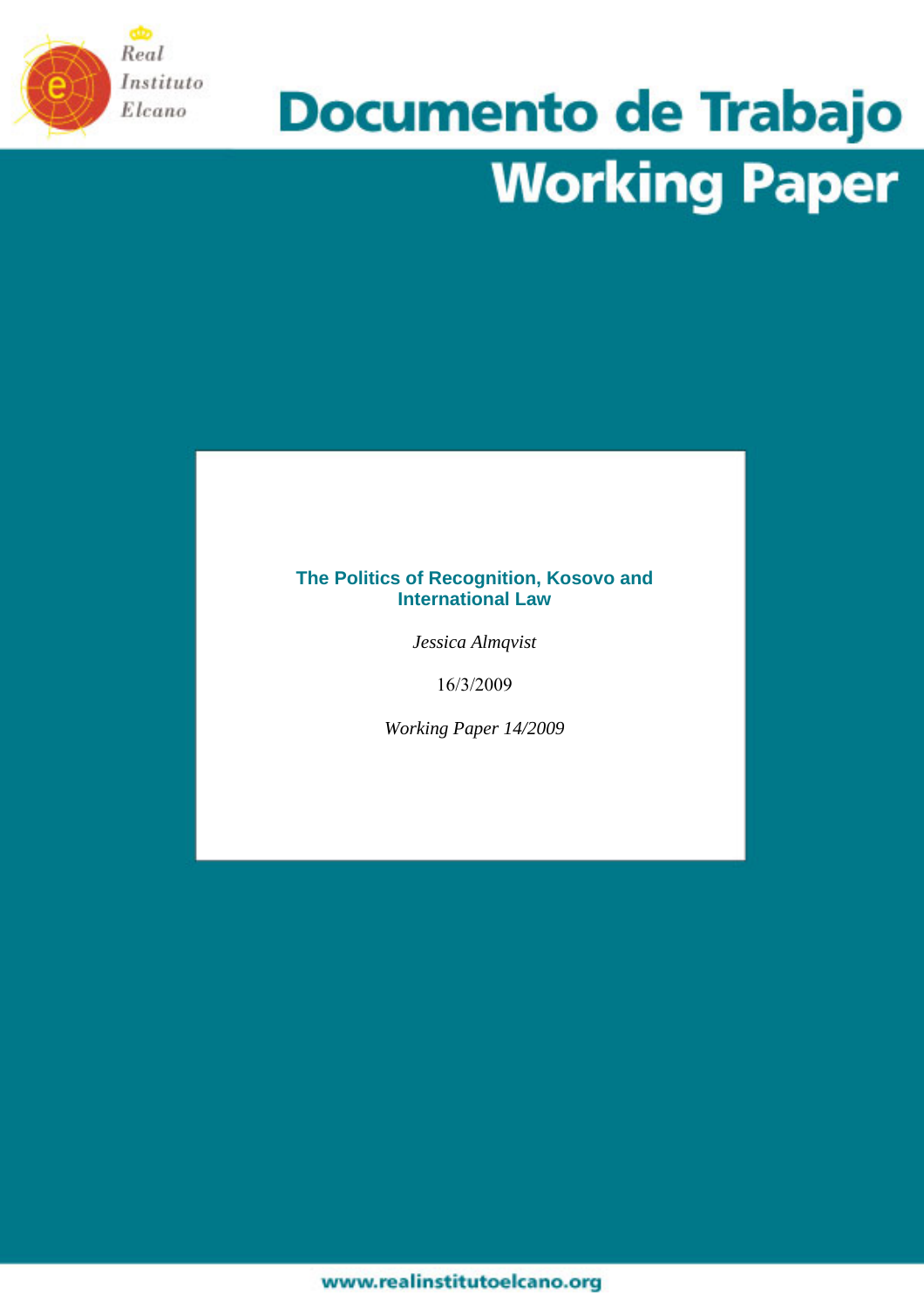## **The Politics of Recognition, Kosovo and International Law**

*Jessica Almqvist* 

## **Table of Contents**

- 1. Introduction
- 2. The Dispute
	- a) Kosovo's Declaration of Independence
	- b) Serbia's Reaction
- 3. The Politics of Recognition
	- a) Background
	- b) The Legal Framework
	- c) Stated Reasons of Recognising States
	- d) Stated Reasons of Objecting States
	- e) The Silent States
- 4. The Request for an Advisory Opinion
- 5. The Challenges Ahead

### **Summary**

This working paper offers an international legal perspective on the diverse and conflicting international reactions in response to Kosovo's Declaration of Independence on 17 February 2008. Considering the failure of the UN Security Council in conjuring up a common position, whether a condemnation or approval of Kosovo's desire to become an independent and sovereign member of the international community, each State was left to decide, on its own terms, how to react. The Council's failure is the upshot to what may be defined as the 'politics of recognition', ie, a diversity of differing and conflicting reactions of third States in response to the Kosovo Declaration, which reproduce the main positions in the original dispute rather than settling it.

Against this background, the aim of this paper is three-fold. First, it seeks to explain the emergence of these politics. Secondly, it examines the complex nature of the disagreement that lies behind the diverse reactions, which includes a consideration of the reasons behind the different positions of recognising and objecting States as well as an interpretation of why so many States have chosen to remain silent. Thirdly, the paper reflects on the unfortunate implications of these politics. While by no means discarding the inherent international legal dimensions to the original dispute between Pristina and Belgrade, and a role for the International Court of Justice, the paper expresses hesitation about the capacity of international law and the Court to settle the disagreement about international law that is now developing. Furthermore, an exclusive focus on international law detracts attention from the need to continue to approach realities on the ground with a view to establishing a sustainable peace in the Balkan region.

## **1. Introduction**

 $\overline{a}$ 

The decision on 17 February 2007 of the provisional authorities in Kosovo to declare independence from Serbia (hereafter the 'Kosovo Declaration' or the 'Declaration')<sup>1</sup> has created considerable turmoil in international affairs. At the heart of the trouble surging through the Peace Palace in the Hague as a result of this decision is the disagreement among third States of how each of them ought to react (or ought to have reacted) in relation to this decision.

The argument that 'the creation of States is a matter in principle governed by international law and not left to the discretion of individual States' may be widely accepted in international legal circles.<sup>2</sup>

<sup>&</sup>lt;sup>1</sup> The full text of the Declaration of Independence is available on the Kosovo assembly website: *http://www.assemblykosova.org/?krye=news&newsid=1635&lang=en* (last accessed 15/III/2009).

James Crawford (2006), *The Creation of States in International Law*, OUP, preface to the 2nd edition.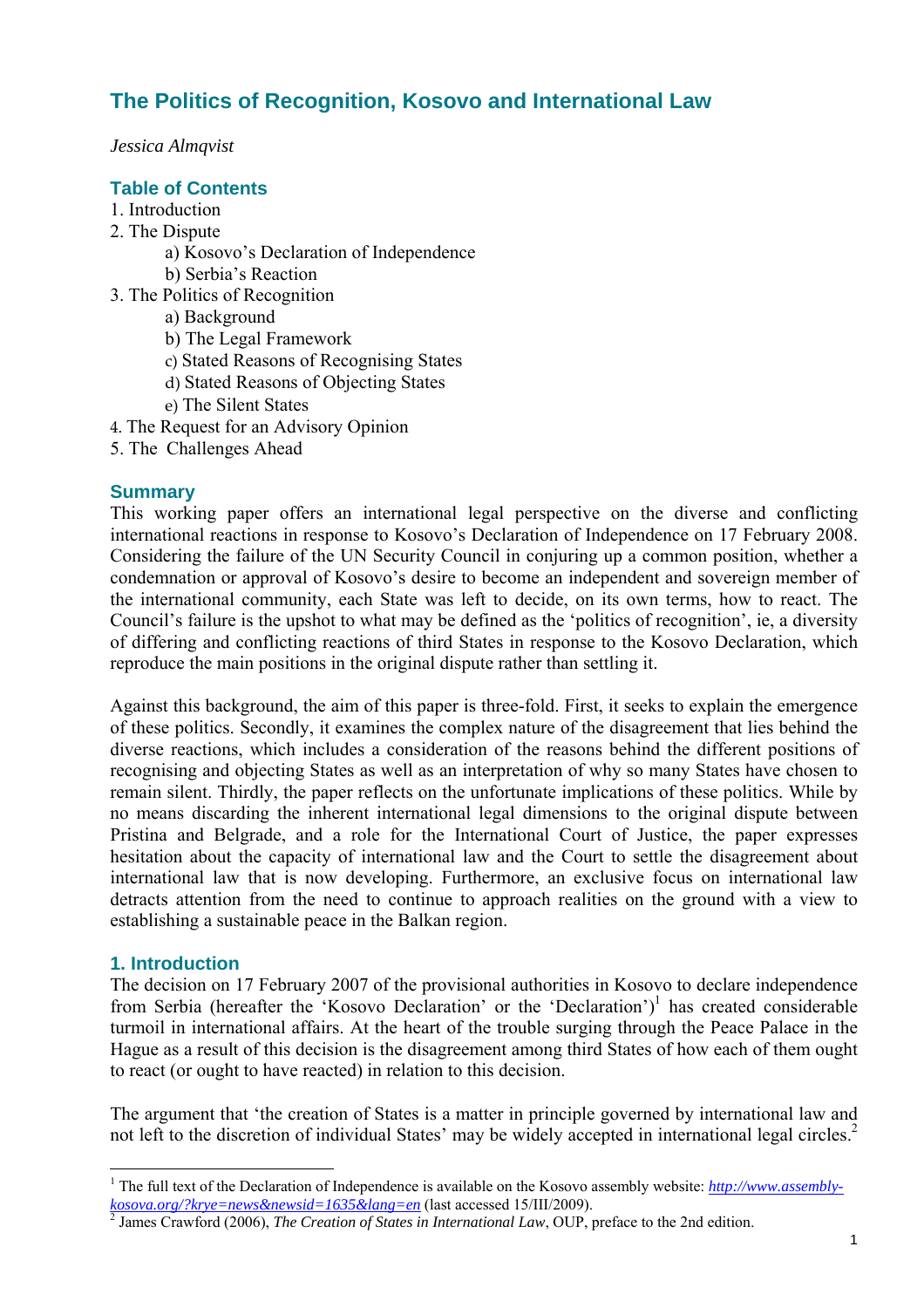Even so, in the case of Kosovo at least, and until now, it may well be asserted that international law has failed, in a rather blunt way, to offer something like a common framework with the capacity of constraining the range of reactions of third States. The failure of international law to govern in difficult situations, such as Kosovo's, could be explained as the result of its 'incomplete' institutionalisation: in spite of the considerable growth and progressive codification of international law in the last 60 years, there is still no generally accepted international authority to ensure widespread compliance among States with its principles and rules. From this standpoint, the radical divergence of third States in terms of their reactions to the Kosovo Declaration would be explained as the result of a deliberate decision of a considerable number of States to simply ignore its principles and rules, without suffering any kind of sanction as a result. However, it is also possible that the governance failure of international law is the result of a deeper problem. From this perspective, while international law surely entails several principles and rules regarding the terms and conditions of separation and secession of parts of territories of States there might be no clarity as to whether these are applicable to the dispute between Pristina and Belgrade, or whether the Kosovo situation, in fact, represents a unique case that cannot be responded to on the basis of settled international law, but must be dealt with in an unprecedented or exceptional manner. Unlike the first explanation to the governance failure, which seems to point to an institutional problem, the second explanation points to an epistemic one: according to the latter, there is no settled or readily applicable international law to govern in the Kosovo situation.

Against this background, this paper seeks to offer some reflections on the most critical points of international law in disagreement as manifested, in the first instance, in the dispute between Pristina and Belgrade; then, in the ongoing politics of recognition that have ensued in the wake of the Kosovo Declaration; and, third, in the deliberations in the UN General Assembly preceding and following the adoption of the Resolution that requests the International Court of Justice for an advisory opinion on the legality of the unilateral decision of Kosovo to declare its independence from Serbia.<sup>3</sup> Of special interest is an examination of the way in which the politics of recognition and the deliberations in the UN General Assembly reproduce the opposing standpoints between the two parties in the original dispute. A second aim is to reflect on the challenges ahead in the light of my tentative conclusion about the limited capacities of international law and associated judicial institutions to settle the current disagreement.

The paper proceeds as follows: after a brief introduction to the arguments and positions of the two parties in the original dispute, the second section directs attention to the radical divergence of reactions of third States, and their respective positions, and arguments, if any, in their support. It also directs attention to the considerable number of States that until now have chosen to remain outside these politics, and reflects on the possible explanations for this notable silence. The third section centres on the deliberations of the UN General Assembly concerning the request for advisory opinion and on the transformation of the nature of the disagreement, as a result of this request, from a political one into a legal one.<sup>4</sup> The fourth and final section discusses some challenges ahead considering the (irreconcilable) nature of the current disagreement. While seeking to create a space for a reflexive discussion, the paper makes no attempt to offer a claim about how third States ought to react (or have reacted) to the Kosovo Declaration or on how the disagreement ought to be resolved. The aim is mainly exploratory.

 $3$  UNGA resolution 63/3. Request for an advisory opinion of the International Court of Justice on whether the unilateral declaration of Independence of Kosovo is in accordance with international law, adopted on the  $22<sup>nd</sup>$  plenary meeting on 8 October 2008. The Request for an Advisory Opinion was transmitted to the Court by the Secretary-General of the United Nations in a letter dated 9 October 2008 which was filed with the Registry on 10 October 2008. 4

<sup>&</sup>lt;sup>4</sup> For an analysis of the distinction between a legal and a political dispute, see e.g. Vera Gowlland-Debbas, 'The Relationship between the International Court of Justice and the Security Council in the light of the Lockerbie Case', 84 *American Journal of International Law* 643-677 (1994), at 648 ff.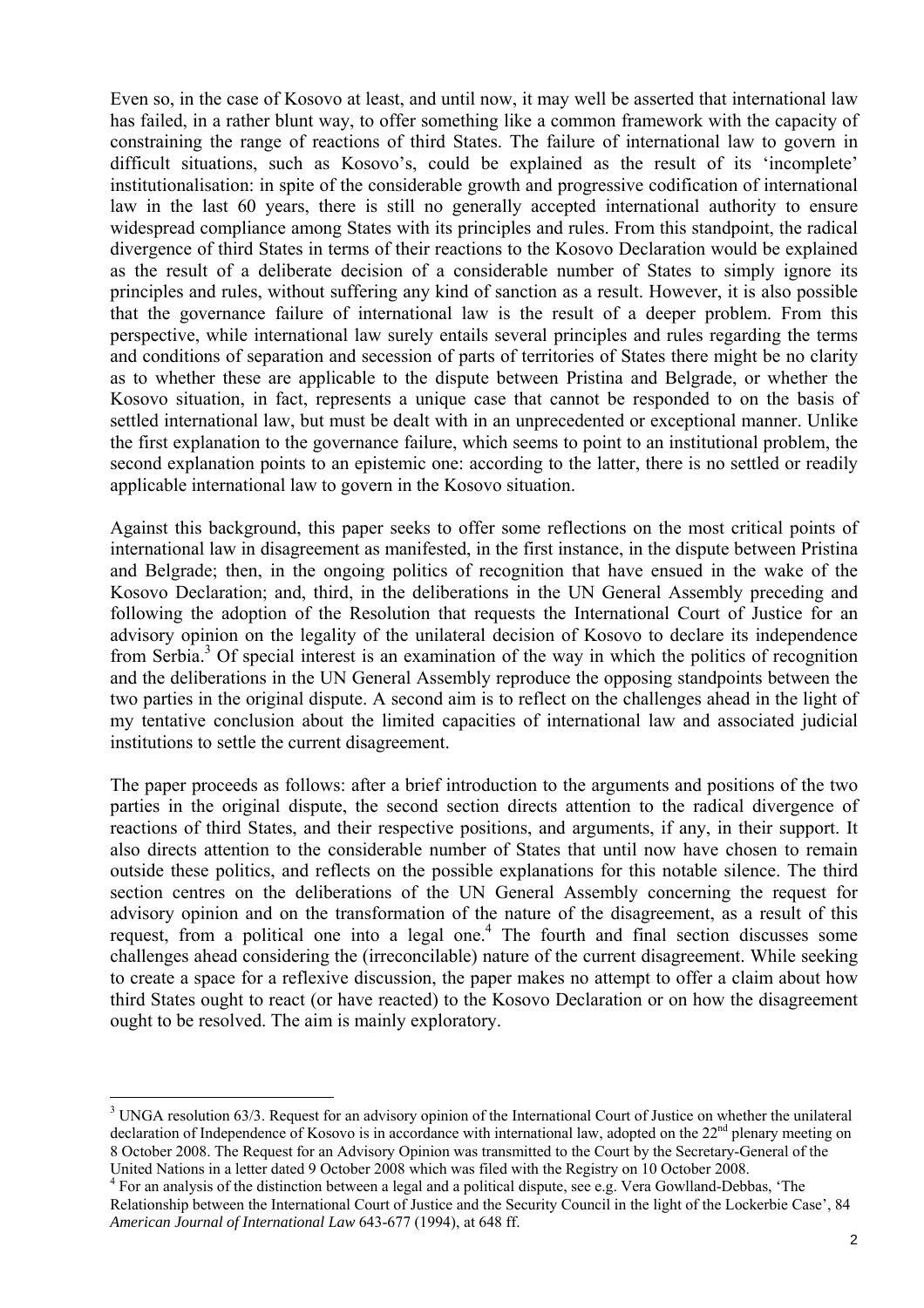## 2. The Dispute<sup>5</sup>

#### *(a) Kosovo's Declaration of Independence*

The first paragraph of the Kosovo declaration of independence, adopted by the provisional institutions of Kosovo on 17 February 2008, reads:

'We, the democratically elected leaders of our people, hereby declare Kosovo to be an independent and sovereign state. This declaration reflects the will of our people and it is in full accordance with the recommendations of UN Special Envoy Martti Ahtisaari and his Comprehensive Proposal for the Kosovo Status Settlement'.6

The remainder of the Declaration consists of an announcement of what kind of State Kosovo is committed to be for its citizens and inhabitants –a secular, democratic and multiethnic republic, guided by the principles of non-discrimination and equal protection under the law– and for the international community –an international law-abiding State that is committed to peace and stability in the region, that wishes to integrate itself into the European family of States and welcomes a continued international supervision of its democratic development by UNMIK and the EU Rule of Law mission as well as the military leadership provided by NATO–. In particular, it is fully committed to follow the recommendations of the UN Special Envoy, including the adoption of a Constitution that enshrines its 'commitment to respect the human rights and fundamental freedoms of all [its] citizens, particularly as defined by the European Convention on Human Rights'.

The Preamble of the Declaration sheds light on some factors that seem to have prompted its decision which it understands as a way 'to confront the painful legacy of the recent past in a spirit of reconciliation and forgiveness'. The following arguments may be of special importance:

- (1) Kosovo is a special case arising from Yugoslavia's non-consensual break-up and is not a precedent for any other situation.
- (2) There have been years of strife and violence in Kosovo, that disturbed the conscience of all civilised people.<sup>7</sup>
- (3) There have been years of internationally-sponsored negotiations between Belgrade and Pristina over the question of its future political status, but no mutually-acceptable status outcome has been possible, in spite of the good-faith engagement of its leaders.
- (4) There are recommendations of UN Special Envoy Martti Ahtisaari that provide Kosovo with a comprehensive framework for its future development.
- (5) In 1999, the world intervened, thereby removing Belgrade's governance over Kosovo and placing Kosovo under United Nations interim administration. Since then, Kosovo has developed functional, multi-ethnic institutions of democracy that express freely the will of its citizens.
- (6) It is important to resolve the question about the final status of Kosovo in order to give its people clarity about their future, move beyond the conflicts of the past and realize the full democratic potential of its society.

 $<sup>5</sup>$  For a concise background to the dispute as described by international lawyers, see Christopher J. Borgen (2008),</sup> 'Kosovo's Declaration of Independence: Self-determination, Secession and Recognition', *ASIL Insights*, vol. 12, nr 2, *www.asil.org/insights080229.cfm* (last accessed 31/I/2009); Colin Warbrick (2008), 'Kosovo: The Declaration of Independence', *International & Comparative Law Quarterly*, vol. 57, July, p. 675-679; and K. William Watson (2008), 'When in the Course of Human Events: Kosovo's Independence and the Law of Secession', *Tulane Journal of International and Comparative Law, vol.* 17, Winter, p. 269-274.

 $6$  See footnote 1 above.

 $<sup>7</sup>$  This argument refers to the ethnic cleansing in Kosovo by Serbia in 1998. Individuals have been indicted and</sup> prosecuted for serious violations of international law by the International Criminal Tribunal for former Yugoslavia. Case No IT-99-37 PT *Milutinovic et al* (Third Indictment). Ex-President Milosevic was also facing charges relating to Kosovo prior to his death.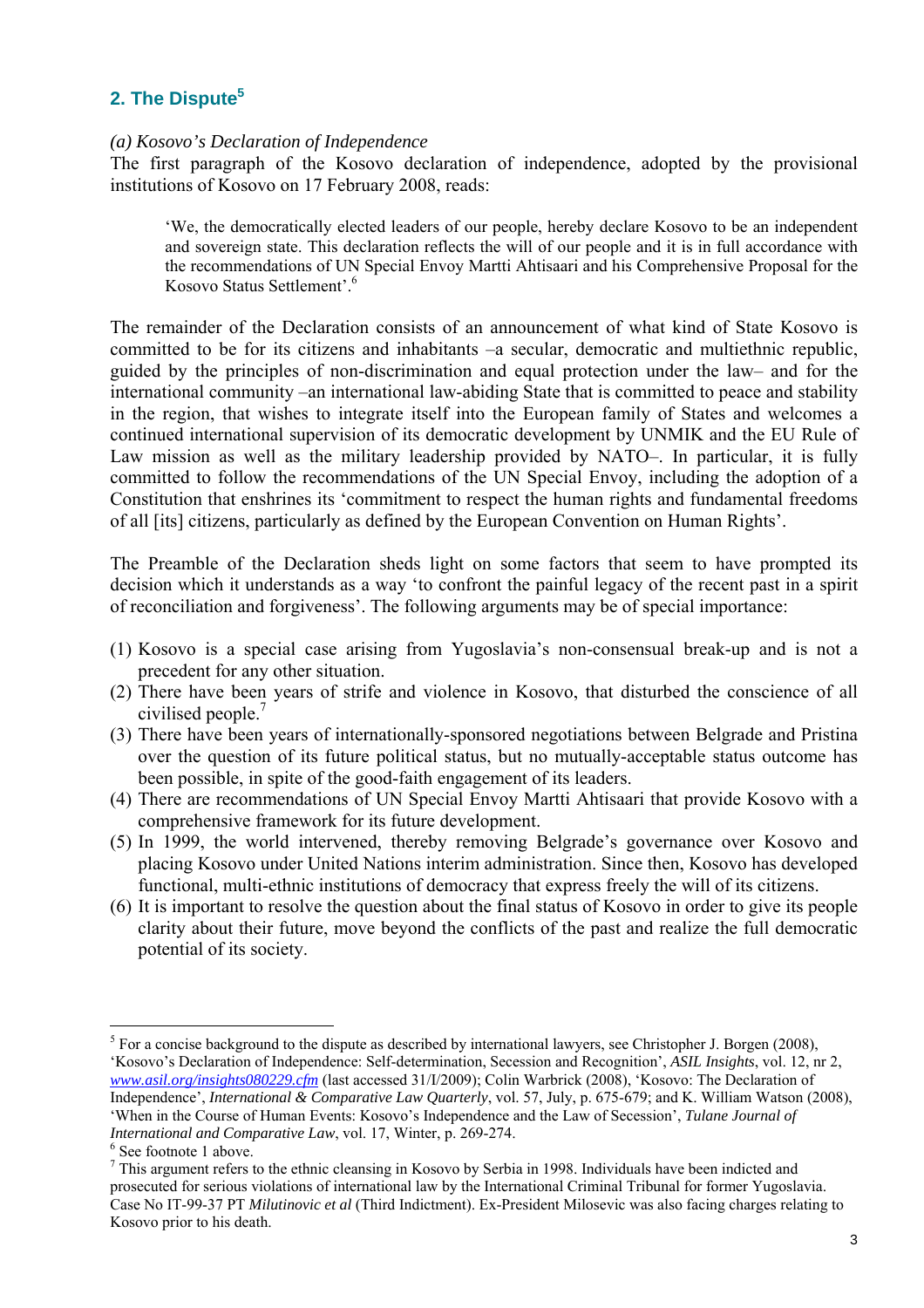While each of these arguments may be contested, suffice it to note for the purpose of this study that these are the main arguments that the provisional institutions of Kosovo set forth in the official document in which they declare its independence in order to explain and defend their decision. The fact that the declaration is accompanied by so many reasons shows, if nothing else, Kosovo's painful knowledge of the contestable nature of the move it made, and could be seen as a general plea for understanding.

## *(b) Serbia's Reaction*

In the Security Council meeting on the day following the declaration of independence,<sup>8</sup> Boris Tadić, President of Serbia, was given the opportunity to articulate the Serbian position. His speech began with an assertion of the illegality of Kosovo's decision and ended with a statement that Serbia would never recognise Kosovo.<sup>9</sup> In support of this position the following arguments were invoked:

- (1) Security Council Resolution 1244(1999) reaffirms the sovereignty and territorial integrity of the Republic of Serbia, including Kosovo and Metohija. The Security Council and all UN Members are bound by Chapter VII of the UN Charter to respect the sovereignty and territorial integrity of the Republic of Serbia.
- (2) The declaration of independence is contrary to the first principle of the UN Charter, the sovereign equality of all Member States.
- (3) A State cannot lawfully be deprived of its territory illegally and against its will. A historic injustice will have occurred because a legitimate democracy has never before been punished in such a way.
- (4) The mistakes of Slobodan Milosevic cannot be attributed to the current Government of Serbia. He is no longer there and in 1999, when he was in power in Serbia, Kosovo was not granted independence. The current Serbia is a democratic and peace-loving country.
- (5) Since 1999, 250,000 Serbs and other non-Albanians have been expelled from Kosovo. In mid-March 2004, militant and extremist members of the Albanian community in Kosovo burned 35 churches and monasteries and 800 houses in three days, while another 5,000 Serbs and other non-Albanians fled their homes.
- (6) Kosovo sets a precedent that might have catastrophic consequences, and will cause irreparable damage to the international order. It implies the danger of an escalation of many existing conflicts, the flaring up of frozen conflicts and the instigation of new ones.

In the same meeting, the President of Serbia expressed his continued commitment to negotiations and compromise solutions, and asserted that Serbia rejects the use of force as a means for finding a solution to the dispute.

## **3. The Politics of Recognition**

#### *(a) Background*

Had the permanent members of the UN Security Council been able to establish common ground on the final status of Kosovo, it is possible that the unfortunate unilateral decision of Kosovo to declare independence in the face of persistent and radical opposition from Serbia could have been avoided. Nevertheless, this is not to deny that no attempts were made by them to search for an authoritative solution: the initial negotiations were led by the UN Special Envoy Martti Ahtisaari who in 2007 presented a comprehensive proposal for the Kosovo status settlement to the parties involved.<sup>10</sup> Nevertheless, his proposal that Kosovo should be an independent State, and that the international community should assist its population in the furthering of a set of institutions that is incumbent upon that status, was deplored by Serbia and its allies. As a result, that Plan could not be adopted by

 $8 \text{ Records of the } 5839^{\text{th}}$  meeting of the UN Security Council on 18 February 2008 (S/PV.5839), p. 4-6.

The Serbian President adds 'For its citizens and institutions, it will forever remain a part of Serbia'.<br><sup>10</sup> Letter dated 26 March 2007 from the Secretary General to the President of the Security Council. Addendum.

Comprehensive Proposal for the Kosovo Status Settlement (S/2007/168/Add.1).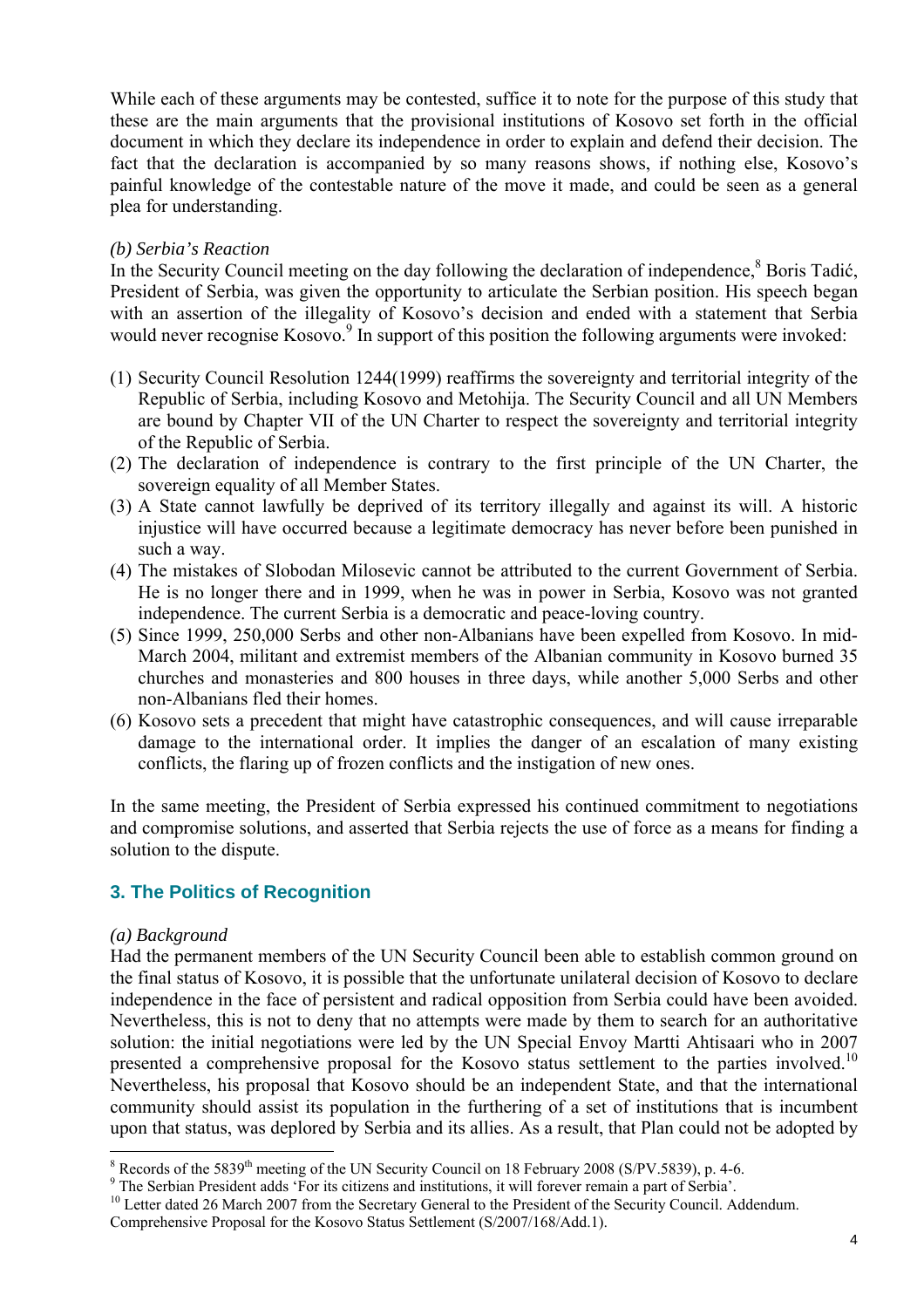the Council.<sup>11</sup> From the standpoint of international law, that means that it remains a set of recommendations without legal effect (although it might certainly be argued that the Plan still carries significant political weight).

To this should be added that Security Council Resolution 1244, which established the international presence in Kosovo in 1999, a presence that also continues in spite of the Kosovo decision, sets forth a framework, including a number of constraints and requirements incumbent upon the parties in negotiating a final settlement. According to the terms of the Resolution, that framework must be a political process meant to establish an provisional agreement that secures substantial autonomous government for Kosovo while fully respecting the sovereignty and territorial integrity of Serbia. Although the Kosovo decision might evince a potential failure of this framework to wield any final results, and in this sense might possibly excuse Kosovo for acting in the way it did, it is also possible and, indeed, this is what several States insist on, that Kosovo's decision amounts to an infringement of this Resolution, which remains the main instrument in force to govern the process towards a final solution and the continued international presence.

Whatever importance we might attach to the role of the Security Council and its Resolution (and, from an international legal perspective, this is a critical question) in determining how the dispute must be settled, the fact that Kosovo declared independence in the way it did implies a significant change in the situation.12 In international affairs, when a secessionist movement or an international protectorate declares independence for part of a territory of a State, some kind of reaction on the part of other subjects of international law –collective or unilateral– is expected. However, given the Security Council's failure to conjure up a common position –condemnation or approval– in response to the Kosovo decision, each State has been left to decide, on its own terms, how to react.<sup>13</sup>

#### *(b) The Legal Framework*

What factors explain (on the one hand) participation or non-participation of third States and (on the other) disagreement and opposition, on matters of recognition? What is the purported role of international law in this context?

In international legal circles the assertion that the formation of a new State is a matter of fact, and not of law, continues to have considerable weight.<sup>14</sup> From this standpoint, an act of recognition is not an instrument whose function it is to *create* a State, but only to demonstrate acceptance of a given claim to statehood based on a neutral assessment of whether or not a given entity meets the criteria that are incumbent on that title.<sup>15</sup> To put it differently, an act of recognition is not *constitutive* of a State, but rather *declaratory* in nature and effect: it is not capable of revising, but merely of affirming the facts of statehood. Nevertheless, while on this account, a State may exist in

 $11$  As a matter of curiosity, however, Martti Ahtisaari was awarded the Nobel Prize for Peace in 2008.

 $12$  In this context, we might ask whether the Security Council has the mandate to adopt decisions to create a State as a means of responding to threats against international security or whether it would amount to an *ultra vires* act. Indeed, the creation of the International Criminal Tribunal for the former Yugoslavia has been challenged (although unsuccessfully) on similar grounds. See *Prosecutor v. Dusko Tadic*, Decision on the Defence Motion for Interlocutory Appeal on Jurisdiction, Appeals Chamber, 2 Oct. 1995

<sup>&</sup>lt;sup>13</sup> But note that some international law experts insist that "the Security Council must continue to bear the burden which it has deliberately shouldered by adopting resolution 1244". See C Tomuschat, 'Yugoslavia's Damaged Sovereignty over the Province of Kosovo', in G Kreijen *et al*. (Eds.) (2002), *State, Sovereignty and International Governance*, p. 347; also cited in Warbrick (2008), *op. cit*., p. 686. 14 Crawford (2006), p. 4.

<sup>&</sup>lt;sup>15</sup> Formally speaking, the act of recognition has been defined as: *'l'acte libre par lequel un ou plusieurs Etats constatent l'existence sur un territoire déterminé d'une société humaine politiquement organisée, indépendante de tout autre Etat existant, capable d'observer les prescriptions du droit international et manifestent en conséquence leur volonté de la considérer comme membre de la Communauté internationale'*. See See art. 1 of *La reconnaissance des nouveaux Etats et de noveaux gouvernements* (rapporteur: M. Philip Marshall Brown), L'Institut de Droit international (session de Bruxelles, 1936).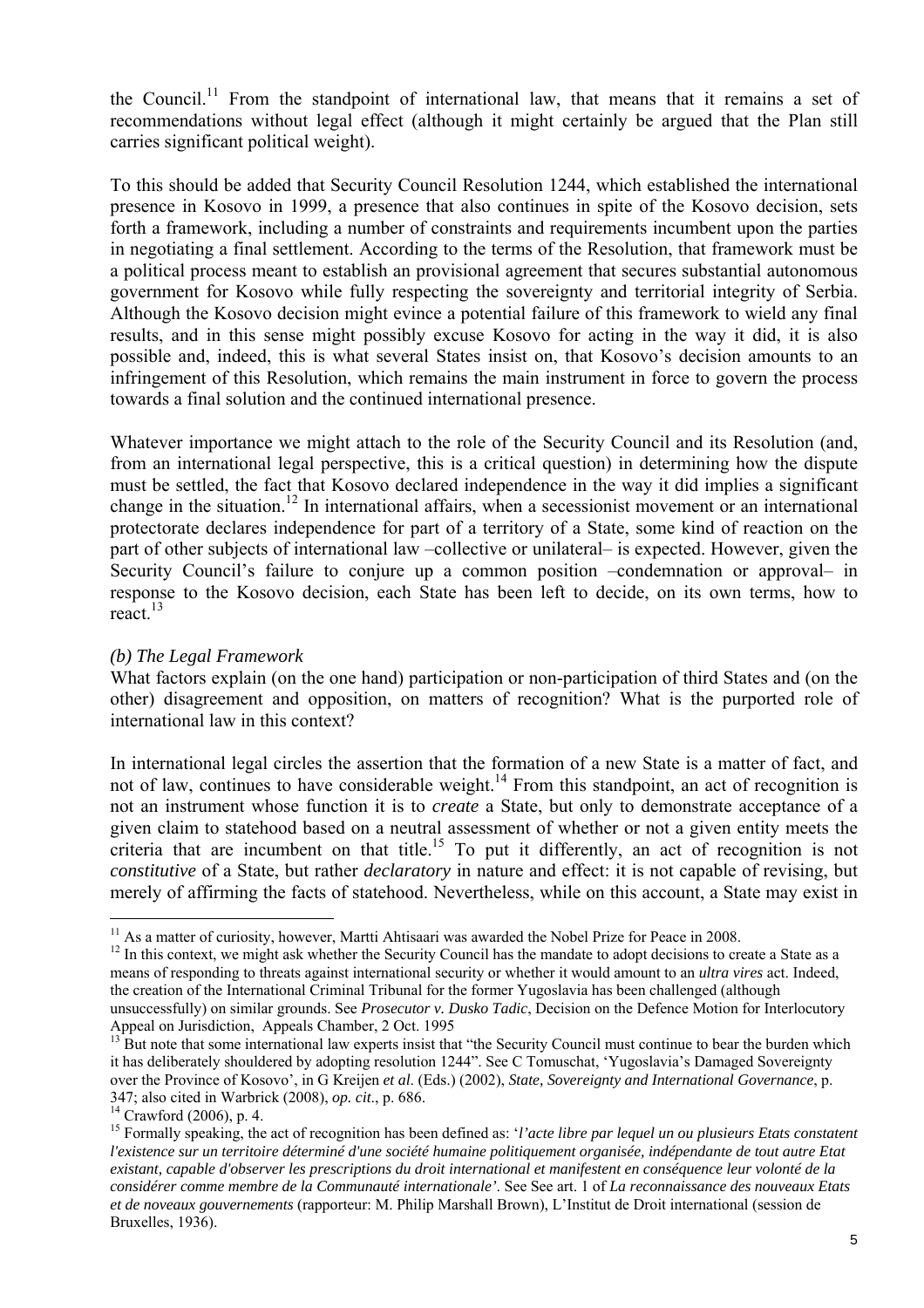spite of negative reactions, including radical condemnations from third States, in practice, a widespread recognition appears to be of particular worth from the standpoint of those institutions claiming to meet the criteria of statehood.16 In particular, recognition appears to be an essential condition for the new State to be able to *exercise*, in an effective manner, the international rights and obligations that correspond to the status of statehood, including entering into relations with other States, and in this way becoming a fully-fledged member of the international community.<sup>17</sup>

Furthermore, despite the non-decisive nature of recognition from an international legal perspective, it must be noted that recognition by other States can be used as evidence for the legal validity of the claims for statehood set forth by secessionist movements. As James Crawford explains:

'Recognition is an institution of State practice that can resolve uncertainties as to status and allow for new situations to be regularized. That an entity is recognized as a State is evidence of its status; where recognition is general, it may be practically conclusive. States, in the forum of the United Nations or elsewhere, may make declarations as to status or 'recognize' entities the status of which is doubtful: depending on the degree of unanimity and other factors this may be evidence of a compelling kind. Even individual acts of recognition may contribute towards the consolidation of status; in Charpentier's terms, recognition may render the new situation opposable to the recognizing State<sup>2.18</sup>

Thus, even though universal and even partial recognition of other States is not constitutive of statehood, the number of recognitions received by the claim for the title of statehood is still of enormous practical significance from the standpoint of the claimant, once it is in the business of seeking to present evidence for its claims before an international tribunal or seeking to persuade hesitant or objecting third States in the politics of recognition.

A second relevant factor that explains the emergence of the politics of recognition in the wake of claims for statehood is the openly declared and widely accepted intimate relation between international law and politics in this domain of international affairs. While, formally speaking, the act of recognition purports to be based on neutral (or objective) criteria of statehood, State practice reveals that it tends to be coupled with a range of political considerations.19 Indeed, when state creation processes –not least when they amount to secession– are violent or traumatic, instead of peaceful and based on agreement, it is reasonable to expect that third States will react on the basis of a range of political considerations. These States might have both personal (national interestdriven motivations) and impersonal (international human rights protection) stakes in these kinds of conflicts, and will decide how to react in line with their particular interests. Considering that the stakes are different depending on a State's particular interests, including considerable investments, multinational make-up, etc., one group might be eager to lend considerable support to those who set forth the claims for statehood while, at the same time, a different group will oppose the same claims in the most radical terms. Furthermore, since in the case of secessionist movements, a State is facing the risk of losing part of its territory, the act of recognition in these kinds of conflicts tend to imply taking sides, and can even be perceived as intervention in a dispute that from the standpoint of the losing State is internal or domestic. This reality explains why some States choose to remain silent. In addition, the combination of the legal worth of acts of recognition (the first factor mentioned in the previous paragraph) and political stakes explains the temptation of third States to use the act of recognition in a premature way when a State, in all fairness, is still only 'in the making' rather than a *fait accompli*. 20

<sup>&</sup>lt;sup>16</sup> Statehood criteria include a specific territory, population, government, independence and effectiveness. See Crawford (2006), op. cit., chapter 2; and Remiro Brotóns et al. (2007), Derecho internacional, p. 97-101<br><sup>17</sup> But note that in international practice 'metropolitan recognition' or recognition from the Parent State (and not simply

third State recognition) constitutes an essential condition to become a member of the UN. <sup>18</sup> Crawford (2006), *op. cit.*, p. 27.

<sup>&</sup>lt;sup>19</sup> Remiro Brotóns et al. (2007), op. cit., p. 110.<br><sup>20</sup> See Warbrick (2008), p. 690: 'Nonetheless, international lawyers know all too well that the facts can make the law -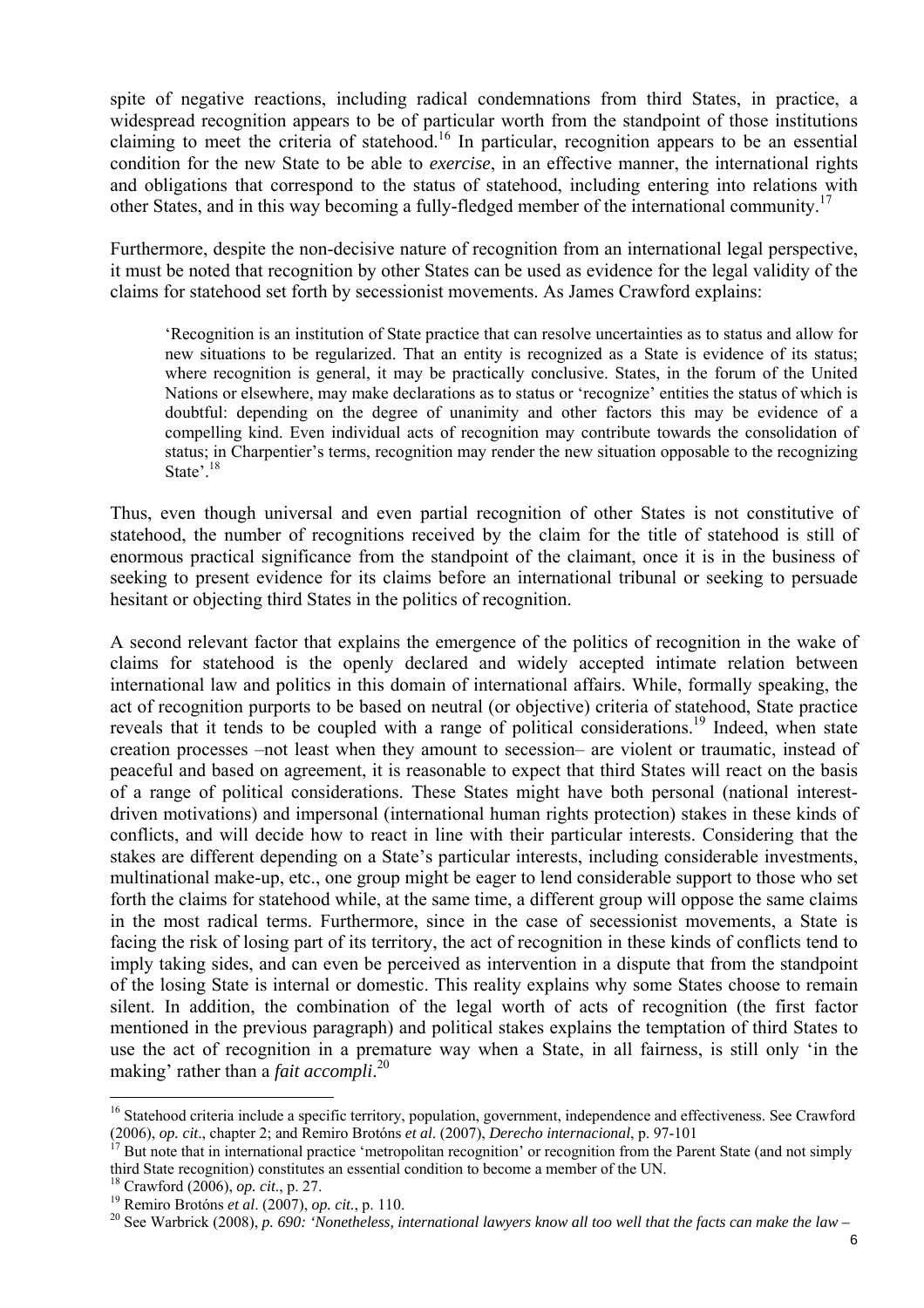A third and related factor has to do with the scarce international regulation and, thus, the voluntarism associated with the act of recognition. For one thing, from the standpoint of international law, an act of recognition is a discretional act and not a matter of international legal obligation. This means that a third State, as a general rule, is free to recognise or not, and is not obliged to give reasons for its position. In other words, whether a State wishes to accept or reject a given claim for the title of statehood or to remain passive, and whether or not it wishes to explain or defend its act or omission is a matter of preference. Thus, in controversial situations, a recognising State might deem it wise not to present reasons for its act; however, the reality of controversies might also be a State reason for coupling its act of recognition with a statement of reasons. In other words, while it is certainly possible to set forth political objections to the particular strategies adopted by different third States, international law does not confer any obligations on States to participate in the process of recognition or offer a comprehensive recognition or objection statement. Having said that, some prevailing international legal restrictions must be noted. The act of recognition is in principle not permitted if it constitutes intervention in the domestic affairs of a State, or if the state-creation process in any other way amounts to a serious infringement of international law (such as in the case of illegal annexation of a territory).<sup>21</sup> Nevertheless, even though an act of recognition in principle can be 'illegal', considering the incomplete institutionalisation of international law, such an act will have no judicial repercussions.

Each of these considerations –the legal worth of recognition, the political stakes, the scarce international regulation of the process of recognition, the lack of sanction, as well as the voluntarism associated with the act of recognition– explain and, in a sense, legitimise, what can be defined as the 'politics of recognition', ie, a diversity of differing and conflicting reactions of third States that could reproduce the main positions in the original dispute rather than settling it. The reactions to the Kosovo decision represent a paradigmatic case in point. While the Kosovo Declaration has been recognised by 56 third States, the majority of which are European, as well as the  $US<sub>1</sub><sup>22</sup>$  it has provoked serious condemnations by some 40 others, including Russia, China and Spain. Meanwhile, the rest, about half of the members of the international community, remain silent or have communicated that the matter requires further consideration before a final decision is reached.

#### *(c) Reasons Stated by Recognising States*

If and when the creation of a new State is uncontroversial, the specific contents of the different recognition statements seem uninteresting. However, if it is controversial, such texts warrant closer attention. Considering the prevailing doubts and disagreements as to whether Kosovo –because of the continued international supervision of basic functions of its institutions– in fact meets the statehood criteria, and whether, according to international law, it is entitled to secede from Serbia despite its refusal to accept such an outcome, most States that have recognised Kosovo have deemed it essential to explain the reasons for their action (although 15 of the recognising States have refrained from explaining it altogether). $^{23}$ 

*and the facts will eventually establish whether or not Serbian authority is to continue or a new State has conclusively emerged– but, at the moment, we are still waiting on the facts to be established'*. See also Crawford (2006), p. 415-416, when commenting on the emergence of Bangladesh: 'The indications are that the United Nations did not treat the emergence of Bangladesh as a case of self-determination despite good grounds for doing so, but rather as a *fait* 

<sup>&</sup>lt;sup>21</sup> Remiro Brotóns *et al.* (2007), *Dop. cit.*, p. 111.<br><sup>22</sup> According to the website <u>www.kosovothanksyou.com</u> an additional 11 states have directly or indirectly announced that they will recognise Kosovo soon: Bangladesh, Egypt, Haiti, Jordan, Kuwait, Maldives, Oman, Pakistan, Qatar, Saudi Arabia, Timor-Leste and Yemen (15 March 2009). However, it must be noted that this source is not entirely reliable.

<sup>&</sup>lt;sup>23</sup> Recognising States that give no reasons for their action: Australia, Denmark, Finland, Italy, Latvia, Lichtenstein, Malaysia, Micronesia, Monaco, Netherlands, Norway, Poland, Sierra Leone, Slovenia and Switzerland. Note also that Portugal only states that the 'independence of Kosovo is irreversible', as well as San Marino and Liberia, who explain their decision by pointing out that the majority of EU member states have recognised Kosovo.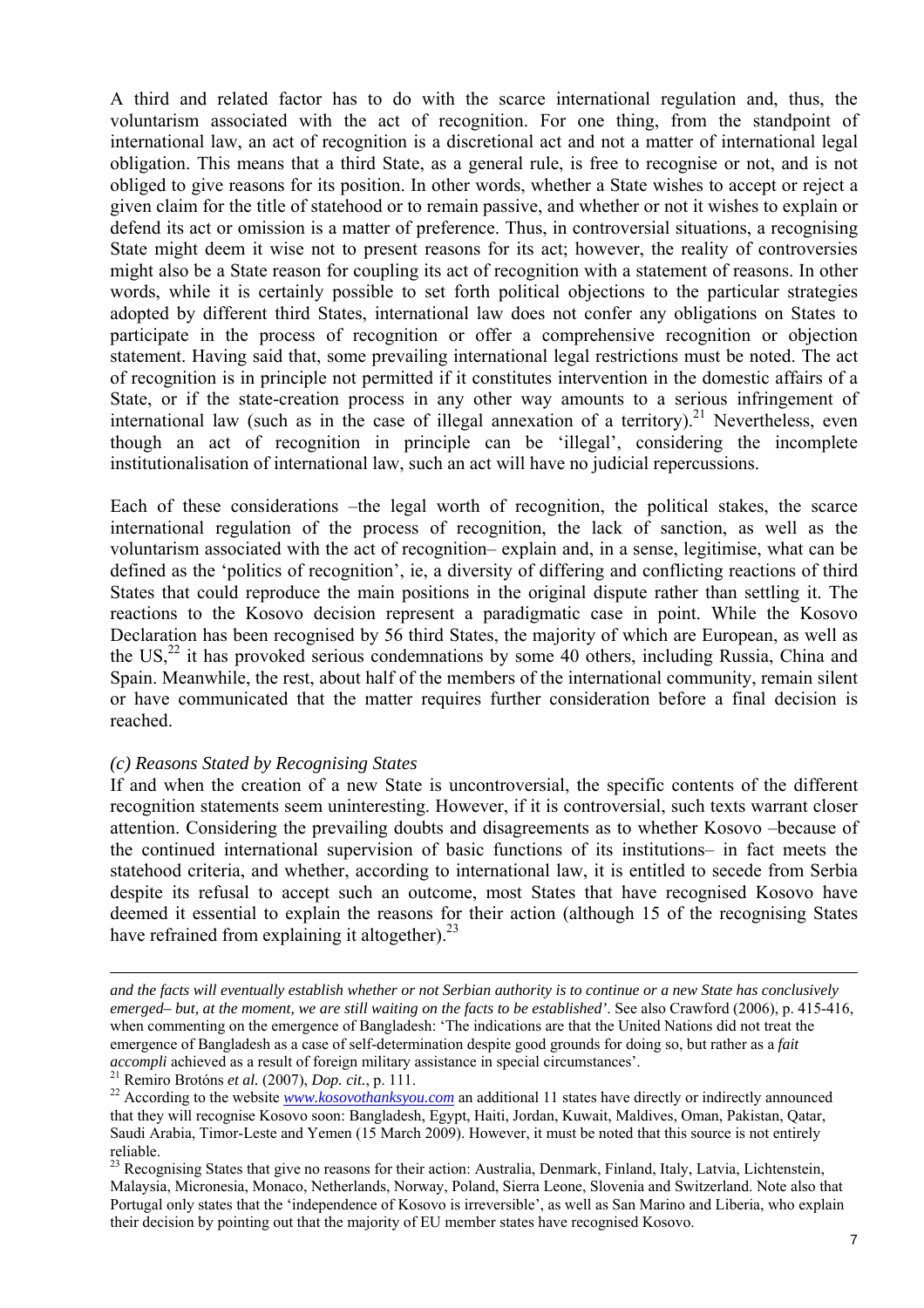Most of the States that give reasons for their decision have preferred to stress different political considerations without going into details about international law regarding the general terms and conditions of secession, including possible exceptions.<sup>24</sup> Indeed, one of the most prominent concerns expressed in the recognition statements is the prospect of peace and security in the Balkan region. Indeed, several assert that an independent Kosovo will strengthen those prospects.<sup>25</sup> In a similar spirit, some of the recognising States express concerns about the unsustainable nature of the status quo,<sup>26</sup> and that an independent Kosovo would puts an end to Yugoslavia's disintegration.<sup>27</sup>

The recognising States that express a concern for international law do so in a rather superficial manner. For example, Burkina Faso states that its action 'is in accordance with international law'; Afghanistan, the United Arab Emirates and Taiwan (not a member of the UN), in contrast, refer expressly to 'the principle of self-determination'.<sup>28</sup> In addition, occasional references are made to the consistency between their recognition and Security Council Resolution 1244 (1999),  $29$  the Rambouillet Accords  $(1999)^{30}$  and the conclusions of the Ahtisaari Plan  $(2007)^{31}$  At the same time, while international law references are scarce, it is important to note that several States invoke an argument about 'failed negotiations' between Pristina and Serbia to explain their stance. Since from the standpoint of international law one general condition for lawful secession is agreement between the parties, the frequent references to failed negotiations could be seen as affirmations that sustained efforts have been made to conform to this rule and that the basis for their stance must be found in some exception to that rule.<sup>32</sup> Indeed, several States couple their statement about failed negotiations with the claim that Kosovo constitutes a *sui generis* case, ie, a class of its own. No less than eight States assert this understanding in their individual recognition texts.<sup>33</sup> The factors relevant to draw these conclusions were set forth in straightforward terms by Condoleezza Rica, at the time US Secretary of State, as follows: 'the unusual combination of factors found in the Kosovo situation – including the context of Yugoslavia's break-up, the history of ethnic cleansing and crimes against civilians in Kosovo, and the extended period of UN administration– are not found elsewhere and therefore make Kosovo a special case'. She then added that because of its uniqueness the independence of Kosovo cannot be seen as 'a precedent for any other situation in the world today'. The conclusions of EU Council show the same conviction.<sup>34</sup> Although the EU Foreign Ministers were unable to reach an agreement on how to react to the Kosovo decision and, thus, left it to each member State to decide on its own terms on the question of recognition, the common conclusions

 $\overline{a}$ <sup>24</sup> All the recognition texts are published on the following website: *http://www.kosovothanksyou.com/* (last accessed on

<sup>21</sup> January 2009). Note in this context Senegal, which expresses solidarity with Kosovo because of its Islamic heritage.<br><sup>25</sup> In particular Afghanistan, Albania, Bulgaria, Croatia, the Czech Republic, Germany, Japan, Hungar

Montenegro, Macedonia, Lithuania, France and Turkey.<br><sup>26</sup> Austria, Hungary and Luxembourg.

 $27$  Albania, the UK ('closes a chapter') and Samoa ('closes a conflict').

<sup>&</sup>lt;sup>28</sup> Albania states that its act of recognition respects 'the legitimate will of the people'. <sup>29</sup> Costa Rica and Colombia.

<sup>30</sup> Costa Rica.

<sup>&</sup>lt;sup>31</sup> Colombia, Costa Rica, Estonia, Ireland and the US.

<sup>&</sup>lt;sup>32</sup> Belize, Costa Rica, Germany, Hungary, Ireland, Macedonia and Sweden. As Germany puts it: 'Although no stone was left unturned in attempts to negotiate a settlement between Kosovo Albanians and Serbians, all such efforts remained in vain. The German government is convinced that after so many years, further negotiations would not have resulted in a breakthrough'. Malta might be included in this group as it states that 'there was no alternative for the region following the events of the past ten years'.

<sup>&</sup>lt;sup>33</sup> Canada, Colombia, France, Hungary, Latvia, Peru, Sweden and the US. Also, the Costa Rican recognition text alludes to the exceptional nature of the Kosovo case through its reference to 'crimes against humanity'. According to Peru: '*se ha producido una situación única que se deriva de la evolución política que determinó la desintegración de la ex Yugoslavia*'. According to Colombia: '*habiendo examinado, de conformidad con lo expuesto por el enviado de naciones unidas que Kosovo es un caso especial que requiere una solución especial y que no crea un precedente para otros conflictos por resolver*'. According to Canada: 'Kosovo is a unique case, as illustrated by its recent history characterized by war and ethnic cleansing, the role subsequently played by the United Nations and NATO in administering the territory and providing for its security, and the ongoing role that international organizations such as the European Union will play in assisting Kosovo with its transition to full independence'.

<sup>&</sup>lt;sup>34</sup> EU Council Conclusions on Kosovo, 2851<sup>st</sup> External Relations Council Meeting, Brussels, 18/II/2008.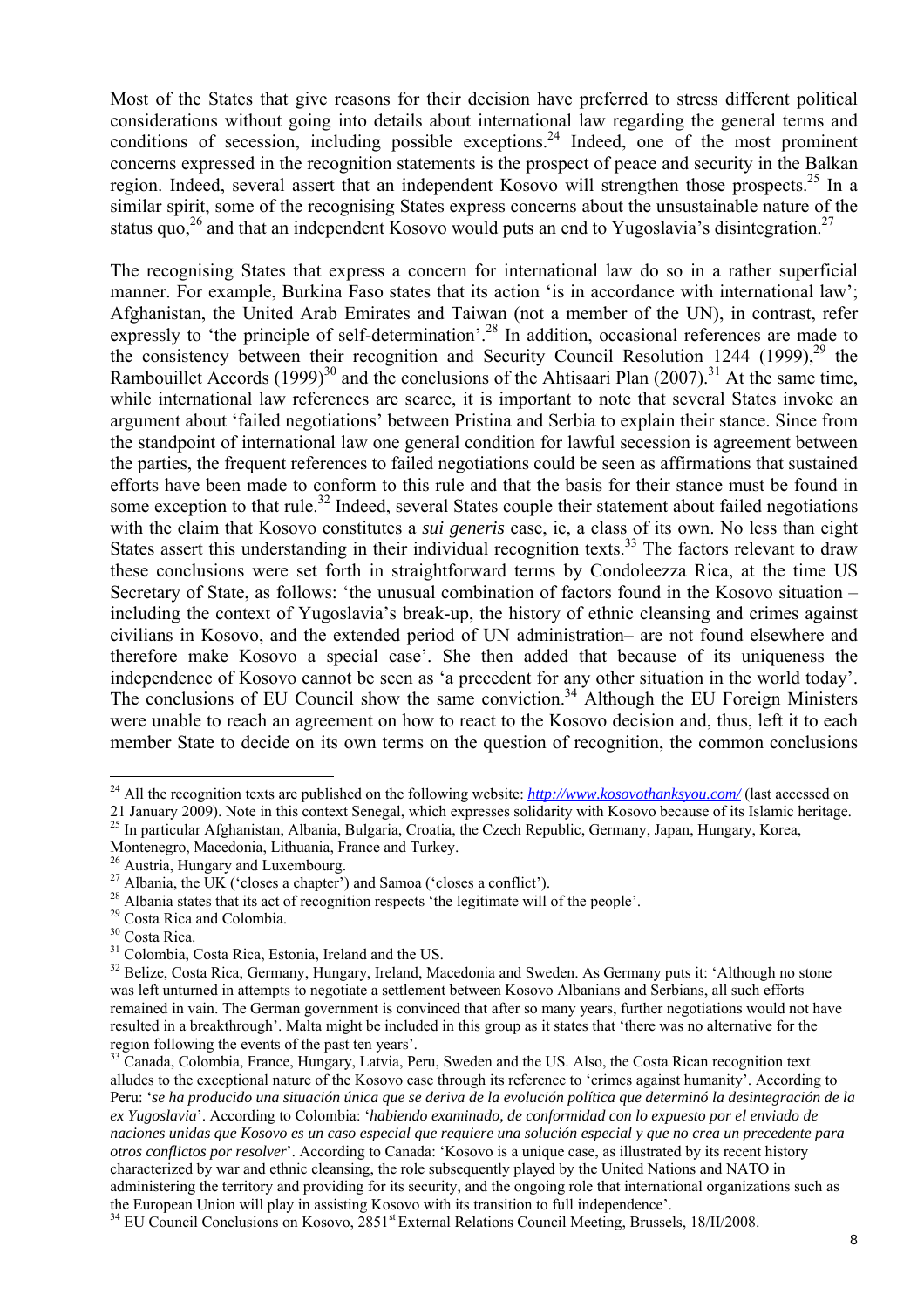underline that:

'In view of the conflict of the 1990s and the extended period of international administration under SCR Resolution 1244, Kosovo constitutes a sui generis case which does not call into question [the UN Charter and the Helsinki Final Act, inter alia the principles if sovereignty and territorial integrity and all UN Security Council Resolutions]'.

However, while several States have resorted to the *sui generis* argument, it must be noted that it was not a novel one in the context of Kosovo, but had been articulated in the conclusions of the Ahtisaari Plan 2007 and, as already noted, also used by the Kosovo parliament itself. Indeed, the International Court of Justice has affirmed that the entire Yugoslav dissolution should be regarded a *sui generis* case from the standpoint of international law, at least between 1992 and 2000.<sup>35</sup>

The argument about the *sui generis* nature of the case has been coupled with an assertion that the question about the final status of Kosovo –and who is to decide about that– is a 'grey area' in international law. For example, in the press conferences following the Swedish recognition of Kosovo, its Prime Minister asserted this point, acknowledging that the Swedish decision (criticised by Left-wing parties as taking too long) had not been an easy one, and that the most important consideration for Sweden has been the fact that Kosovo has been under international supervision for nearly 10 years and that, during this period, it has not been a sovereign part of Serbia.<sup>36</sup> In relation to this point, it is also noteworthy that several recognising States afford special attention to the fact that Kosovo, in spite of its 'new' status, will remain under international supervision with no stated deadline. To this end, in its recognition text Afghanistan invokes the international trusteeship provisions in the UN Charter (art.  $76(b)$ );<sup>37</sup> Italy recognises the independence of Kosovo 'within a framework of international supervision'; furthermore, Germany, Hungary and Sweden affirm that the 'continued international presence' has been a kind of condition for recognition, and mention specifically the establishment and support of the European-led EURLEX mission for an undefined time. Furthermore, in a similar fashion, Australia emphatically recognises that 'much remains to be done'. Sweden's recognition statement reveals the additional complexities:

'[Sweden] recognizes the Republic of Kosovo as an independent State whose independence is supervised for the time being by the international community… A difficult and demanding process is now being stated to build a Kosovan State that meets international requirements'.<sup>38</sup>

In sum, what most of the recognising States have in common is a shared conviction about the need to assess the case in the light of political considerations (ie, peace and security concerns), and that there is no settled international law governing the case. Some even seem to argue that because of its exceptional character, international law is not 'fit' to deal with the case.

<sup>&</sup>lt;sup>35</sup> See also *Application for Revision of the Judgment of 11 July 1996 in the case concerning the Application of the Convention on the Prevention and Punishment of the Crime of Genocide*, judgment of the International Court of Justice, on 3/II/2003, para. 71, in which the Court pronounces that the FRY found itself in a *sui generis* position vis-à-vis the United Nations in the period between 1992 and 2000. For an informative account of the *sui generis* argument, see Alexander Orakhelashvili (2008), 'Statehood, Recognition and the UN System: A Unilateral Declaration of Independence in Kosovo', in A. Bogdandy & R. Wolfrum (Eds.), *Max Planck Yearbook of United Nations Law*, 12, p. 1-44.<br><sup>36</sup> 'Sverige erkänner Kosovo', Svenska Dagbladet, 4/III/2008.

<sup>&</sup>lt;sup>37</sup> It must also be noted that several States refer to the fact that the basic conditions for recognition seem fulfilled, that is, that Kosovo will respect international law, human rights and minority protection (Albania, Belize, Canada, Croatia, Costa Rica, Denmark, Hungary, Iceland, Korea, Netherlands, Norway, Poland, Sweden and the UK). However, for the purpose of this section, this is irrelevant. The basic concern in this section is to sort out how the recognising States reason about the basis for recognising Kosovo as an independent state in spite of failed negotiations.

<sup>&</sup>lt;sup>38</sup> 'Sweden recognizes the Republic of Kosovo', press release, 4/III/2008,

*http://www.sweden.gov.se/sb/d/10358/a/99714* (last accessed 15/III/2009).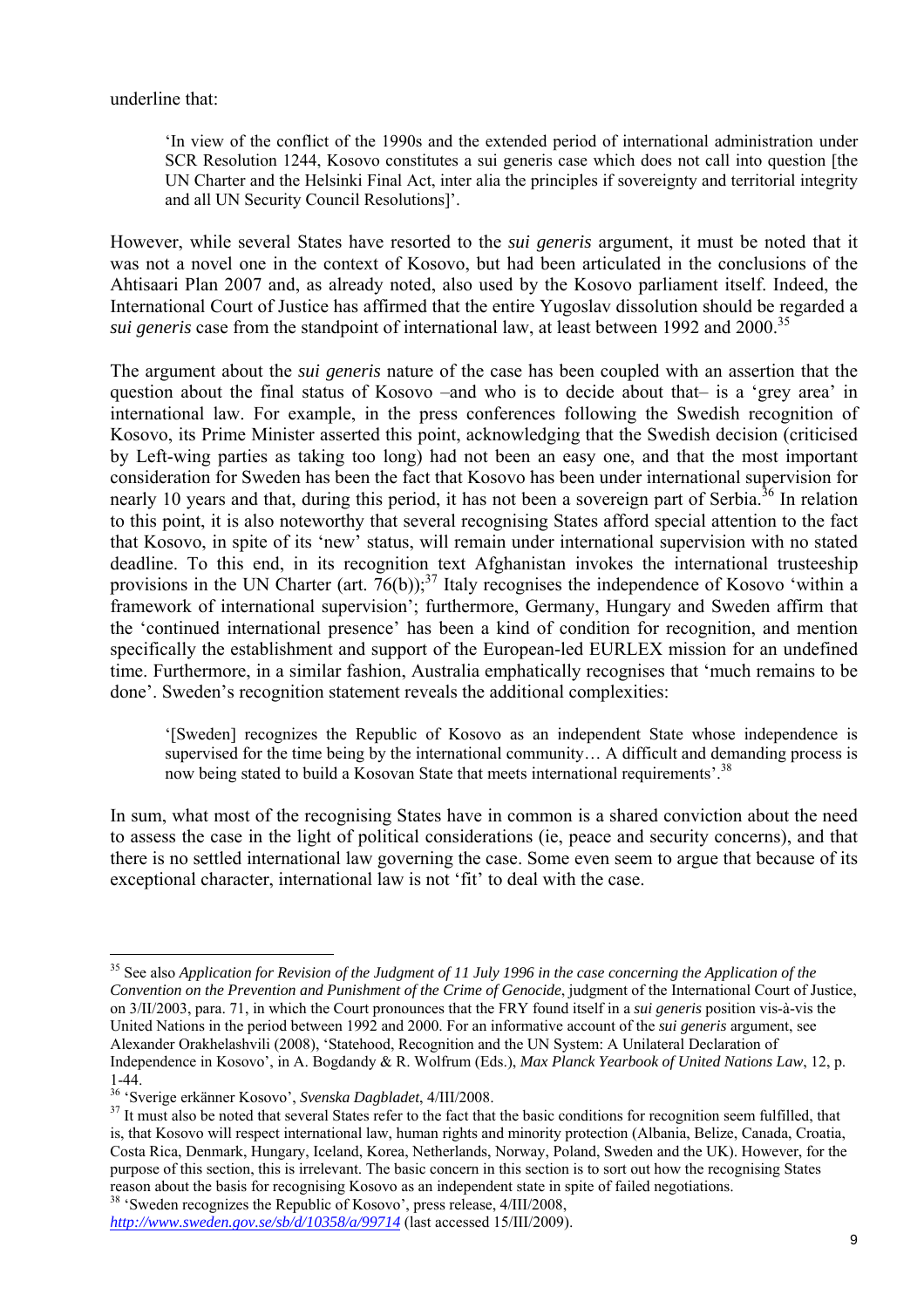#### *(d) Reasons Stated by Objecting States*

In stark contrast with most of the recognising States, the great majority of objecting States base their opposition on international law, in particular the UN Charter (the principle of territorial integrity) as well as Security Council Resolution 1244 (1999). The exact number of states which, in fact, object to the Kosovo decision is difficult to establish (not least since there is no standard format for such objections, but also because it is not clear if some of the statements of nonrecognising states can be understood as 'objections' rather than as an expression of a wish to remain outside the politics of recognition). Even so, a reasonable estimation is that at least 45 States have put forth objections, of which some are formulated in terms of serious accusations that the Kosovo decision amounts to a manifest abridgment of international law.<sup>39</sup>

To begin with, one group of States asserts that the declaration of independence is at odds with international law, ie, that the act is illegal.<sup>40</sup> Some of them emphasise the failure to respect the principle of territorial integrity and/or the sovereignty of States,  $41$  while others remain more general in their statements, simply referring to 'international law'. It is important to note in this context the stress on the role of the Security Council and the UN on the settlement of the final status of Kosovo. Indeed, several States insist on the need to respect the decisions of the UN Security Council<sup>42</sup> and support the UN system,<sup>43</sup> and 11 States insist on the authoritative nature of Security Council Resolution 1244 (1999), that affirms the territorial integrity of Serbia and makes a call for mutual agreement between the parties to resolve the dispute.<sup>44</sup> A few more States join the general call for further negotiations, indicating that not all States affirm the failure or exhaustion of negotiations in the way that several recognising States have done.<sup>45</sup> Furthermore, Brazil asserts that 'a peaceful solution of the issue of Kosovo must continue to be sought through dialogue and negotiation, under the auspices of the United Nations and the legal framework of Resolution 1244' and that it will 'await a UN Security Council decision before defining its official position on the matter of Kosovo's independence'.46 In a similar vein, the former Foreign Minister of Cyprus stated that: 'Cyprus will never recognize a unilateral decision of independence outside the UN framework, and in particular by side-stepping the role of the Security Council'.47 Furthermore, the President of Iran has expressed his concern over the weakening of international organisations.<sup>48</sup>

The main arguments about international law are asserted in the Joint Statement of the Foreign Ministers of India, Russia and China regarding Kosovo, as read by Russia´s Foreign Minister Sergey Lavrov:

<sup>&</sup>lt;sup>39</sup> In support for this contention the author of this paper relies upon the collection of objections and statements in Wikipedia

<sup>(</sup>*http://en.wikipedia.org/wiki/International\_reaction\_to\_the\_2008\_declaration\_of\_independence\_by\_Kosovo#cite\_note -132*). However, while Wikipedia affirms that 62 States do not recognise Kosovo as independent, a closer examination of the statement of the listed States reveal that some of them are in the process of recognition or are studying the situation. Thus, for the purpose of this paper, these States cannot be seen as objecting States and are excluded from consideration.

<sup>40</sup> Algeria, Azerbaijan, Belarus, Comoros, Ecuador, Indonesia, Libya, Mali, Russia, Slovakia, Spain, Sri Lanka and Tajikistan.

<sup>&</sup>lt;sup>41</sup> Argentina, Belarus, Cyprus, Greece, India, Indonesia and Kazakhstan. <sup>42</sup> Cyprus, Ghana, Iran, Libya and Thailand.

<sup>43</sup> Uzbekistan.

<sup>44</sup> Argentina, Brazil, Comoros, Chile, China, Georgia, India, Iran, Jordan, Laos and Vietnam.

<sup>&</sup>lt;sup>45</sup> Kuwait, Mexico, Philippines, Singapore and South Africa.<br><sup>46</sup> 'Brasil não reconhece Kosovo sem acordo com Sérvia', *Diário Catarinense*, 22/II/2008.

<sup>&</sup>lt;sup>47</sup> 'Cyprus will never recognize unilaterally declared independence of Kosovo', *People's Daily*, 12/II/2008.<br><sup>48</sup> Yuri Plutenko (2008), 'Golamreza Ansari, Iran's Ambassador to Russia: We don't have such missiles', *Mosco News*, 13/III/2008.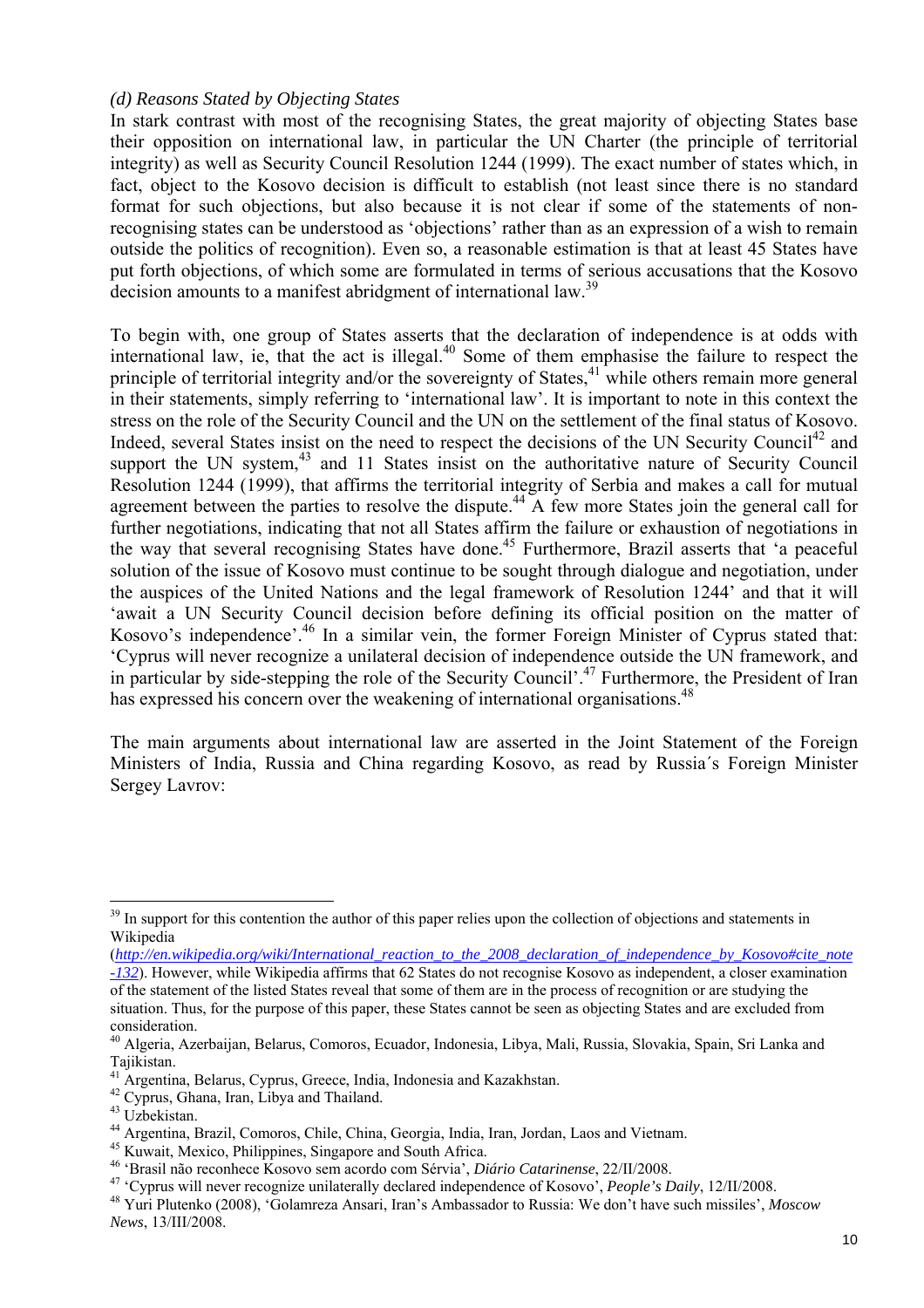'We believe it must be solved solely on the basis of international law… In our statement we recorded our fundamental position that the unilateral declaration of independence by Kosovo contradicts Resolution 1244. Russia, India and China encourage Belgrade and Pristina to resume talks within the framework of international law and hope they reach an agreement on all problems of that territory'.49

While the international legal dimension of the objections is predominant, it is important to note that a closer examination of their statements reveals several different grounds for objection, not all of which are related to strictly international legal concerns, but rather to political ones, including political stakes in how the conflict is to be resolved. Indeed, a second line of argument of objecting States, though not necessarily a legal one, is that Kosovo creates a 'dangerous precedent'.<sup>50</sup> Indeed, no less than 12 States officially refer to the risks of the Kosovo precedent in the Resolution of problems in their own or neighbouring countries.<sup>51</sup> Some insist that the unilateral act threatens peace and stability in the region and beyond.<sup>52</sup> A few depict the entire recognition process as nothing but an ideological move by the US and/or EU,<sup>53</sup> or their objection as an act of solidarity with Serbia.<sup>54</sup>

#### *(e) The Silent States*

It is by no means irrelevant to a study of the ongoing politics of recognition that have developed in the wake of the Kosovo decision that only about half of the members of the international community actually participate in these politics. While all members of the Security Council certainly are significant participants in the recognition process that has followed, so are all the European States and also some States from other regions that have come to be regarded in the international relations literature as emerging powers, such as Argentina, Brazil and Canada. Still, it is noteworthy that so many States have refrained from advancing any position whatsoever.

The passive States include several Latin American countries (such as Uruguay, Surinam, Dominican Republic, The Bahamas, Barbados, Grenada, Guyana, Honduras, Guatemala, Saint Lucia, and Saint Vincent), a not insignificant number of African States (including Botswana, Burundi, Cameroon, Congo, Ivory Coast, Djibouti, Ethiopia, Eritrea, Kenya, Liberia, Lesotho, Malawi, Namibia, Rwanda, Somalia, Swaziland, Tanzania, Chad, Togo, Tunisia and Zimbabwe) and a few Asian States (among them, Burma, Brunei, Cambodia and Mongolia). While most Islamic States have developed a position on Kosovo, no united front can be discerned (indicating that religious ties at least in this case have not been a determining factor in the development of positions in the politics of recognition) or functioned as an incentive to at least take part. Among Islamic States that remain silent are Morocco, Tunisia and Syria.

The different factors inducing this silence are a matter for speculation. One possible explanation is the simple fact that not all States can be said to have personal stakes in the outcome and settlement

<sup>&</sup>lt;sup>49</sup> Joint Statement of the Foreign Ministers of India, Russia and China, regarding Kosovo. Conference in Ekaterinburg, 15 May 2008.

<sup>50</sup> Warbrick (2008), *op. cit*., p. 679, footnote 28. According to Warbrick it is not clear whether this is a legal or political concern. As he notes: 'The concern [that Kosovo were to be a precedent may simply be political—that Kosovo would be cited by every potential separatist movement. In legal terms, the implication is that Kosovo is seen as the (mere) application of a general rule, capable of being applied to similar instances of claims to independence; or that it is the vindication of a general power, that somewhere in the international system is the power to deprive a State of its title (and create a new State on the territory of which it has been dispossessed)'.

<sup>&</sup>lt;sup>51</sup> Argentina, Armenia, Bolivia, Bosnia and Herzegovina, Cuba, India, Israel, Kyrgyzstan, Mali, Russia, Singapore and Sri Lanka. The most protracted issue in this context refers to the implications on the recognition of Kosovo by the majority of the EU countries and on how the 'frozen conflicts' in the post-Soviet space are to be resolved, in particular the conflict between Georgia and the entities of Abkhazia and South Ossetia. Until now, these entities have only been recognised by Russia and Nicaragua. See Ivan Krastev (2007), 'Balkan Deep Freeze. What the Right Kosovo Precedent Might Look Like', *The Wall Street Journal*, 2/II/2007. 52 China and Sri Lanka.

<sup>53</sup> Cuba and Venezuela.

<sup>54</sup> Angola.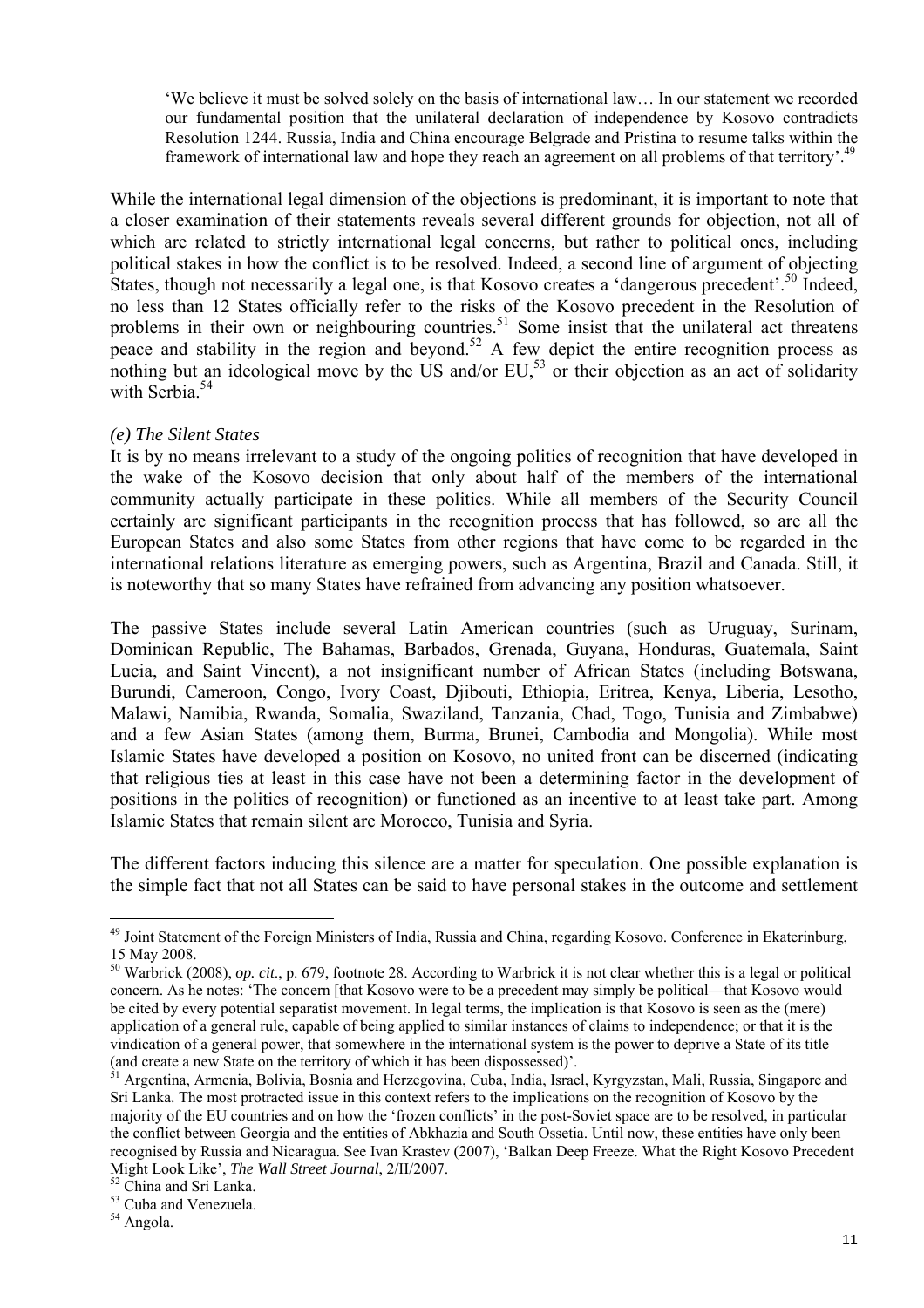of the dispute regarding the terms and conditions for secession. Additionally, some governments might prioritise more urgent problems at home and, thus, leave the problems facing other States to one side. A third possible explanation might be concern about the possible negative consequences of taking sides in what seems to be a disagreement of an especially unfortunate kind. A fourth and final explanation is preoccupation about the legality of the Kosovo decision. Indeed, as will be noted in the following section, thirty States that have remained silent voted in favour of the General Assembly Resolution requesting the International Court of Justice to issue an advisory opinion on the matter<sup>55</sup>

## **4. The Request for Advisory Opinion**

On 8 October 2008, the UN General Assembly requested the International Court of Justice to give an advisory opinion on the following question:

'Is the unilateral declaration of independence by the Provisional Institutions of Self-Government of Kosovo in accordance with international law?'.<sup>56</sup>

Since the time of the request the question has begun working its way through the Court machinery. Pursuant to Article 65.2 of the Statute of the Court, the UN Secretariat prepared a dossier containing all relevant documents pertaining to the matter, which has now been transmitted to the Court.<sup>57</sup> Furthermore, the Court has set the limit during which written statements can be presented to its Registrar at 27 April 2009<sup>58</sup> and the deadline by which States and organisations should present their written statements and comments on other written statements at 17 July 2009.59 The Court's final opinion can be expected at the very earliest in around a year's time. $60$ 

From the standpoint of international jurists, the opinion will most likely be considered authoritative as regards such complex themes as the meaning and scope of self-determination, the terms and conditions for secession, the criteria for statehood and the nature and effects of acts of recognition, and whether the post-Cold War developments have implied any international legal reconsiderations.61 Nevertheless, its practical implications could be limited since advisory opinions are not binding to parties in the dispute. In addition, given the disagreement between the members of the UN General Assembly, the Security Council and the EU, the Court might have a hard time to establish a common position among its members as to whether the question warrants an affirmative or negative answer and, what is even more challenging, agree on the reasoning backing up its position.62 Looking back on the Court's previous advisory opinions in response to controversial

<sup>&</sup>lt;sup>55</sup> Among the States which, to the best of my knowledge, have remained silent so far are: Bolivia, Botswana, Brunei Darussalam, Cambodia, Congo, Democratic People's Republic of Korea, Democratic Republic of the Congo, Dijibouti, Dominica, Dominican Republic, Equatorial Guinea, Eritrea, Guatemala, Guinea, Guyana, Honduras, Jamaica, Lesotho, Madagascar, Mauritius, Myanmar, Niger, Nigeria, Panama, Papua New Guinea, Philippines, Saint Vincent and the Grenadines, Solomon Islands, Tanzania, Viet Nam, Zambia and Zimbabwe. In other words, this group composes a by no means insignificant portion of silent States.

<sup>&</sup>lt;sup>56</sup> UNGA Resolution 63/3. Request for an advisory opinion of the International Court of Justice on whether the unilateral declaration of Independence of Kosovo is in accordance with international law, adopted on the  $22<sup>nd</sup>$  plenary meeting on 8 October 2008. The Request for an Advisory Opinion was transmitted to the Court by the Secretary General of the United Nations in a letter dated 9 October 2008 which was filed with the Registry on 10 October 2008.<br><sup>57</sup> The dossier is available on the website of the ICJ, *http://www.icj-*

*cij.org/docket/index.php?p1=3&p2=4&k=21&case=141&code=kos&p3=0* (last accessed 15/III/2009). 58 Article 66.2 of the Statute of the Court.

<sup>&</sup>lt;sup>59</sup> Article 66.4 of the Statute of the Court.

<sup>&</sup>lt;sup>60</sup> This depends on whether *inter alia* the Court will hold both written and oral proceedings or only written ones. It is empowered to hold oral proceedings, but not required to do so.

 $61$  For an early reflection on post-Cold-war developments, see T Franck (1993), 'Postmodern Tribalism and the Right to Secession', in C. Brölman, R. Lefeber & M. Zeick (Eds,), *Peoples and Minorities in International Law*, p. 3-27. For a more recent account, see K Knop (2002), *Diversity and Self-determination in International Law*.<br><sup>62</sup> The Court's advisory opinions have no binding effect. Unless otherwise agreed, the requesting organ, agency or

organisation remains free to decide, by any means open to it, what effect to give to these opinions. Nevertheless, the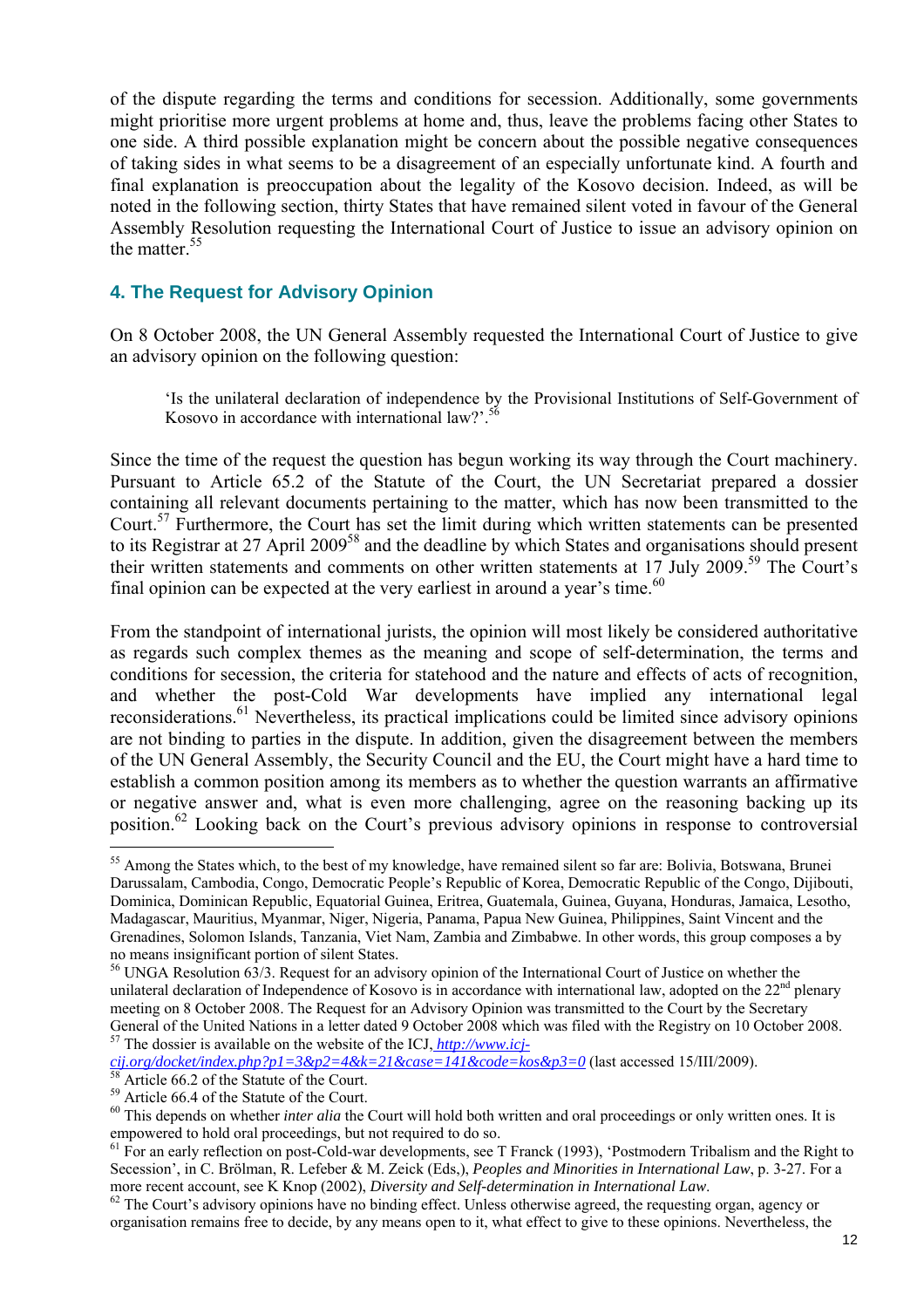legal questions posed to it, a split decision is to be expected. $63$ 

The radical discord concerning international law was felt during the deliberations prior to the decision of the UN General Assembly to request the International Court of Justice on 8 October 2008 for an advisory opinion on the legality of the Kosovo declaration. While some of the States that have insisted on the political and unique nature of the solution for Kosovo argued that the matter is not apt for international judicial review,  $64$  the States that maintain that there has been an abridgement of international law felt that the decision to ask the Court for an opinion was a victory.

Indeed, the Resolution that authorises the request acknowledges the 'varied reactions by the Members of the United Nations as to its compatibility with the existing international order'.<sup>65</sup> The Resolution, drafted by Serbia, was adopted by a recorded vote of 77 in favour<sup>66</sup> to six against.<sup>67</sup> with 74 abstentions<sup>68</sup> and 28 UN members absent.<sup>69</sup> The deliberations preceding and following the vote were telling of the diverse international reactions, not merely to Kosovo's declaration of independence, the recognition (or non-recognition) of others in response to this declaration, but also to the Serbian initiative of turning to the Court in the first place.<sup>70</sup> Thus, some expressed their

 $64$  For an analysis of the 'political question' and the limits to international judicial review of Security Council resolutions, see Gowlland-Debbas (1994), *op. cit.* 

res *Ibid.* 65 *Ibid.* conservations, see Gowlland-Debbas (1994), *op. citionalism*, Belarus, Bolivia, Botswana, Brazil, Brunei Darussalam, Cambodia, Chile, China, Congo, Costa Rica, Cuba, Cyprus, Democratic People's Republic of Korea, Democratic Republic of the Congo, Djibouti, Dominica, Dominican Republic, Egypt, El Salvador, Equatorial Guinea, Eritrea, Fiji, Greece, Guatemala, Guinea, Guyana, Honduras, Iceland, India, Indonesia, Iran, Jamaica, Kazakhstan, Kenya, Kyrgyzstan, Lesotho, Liechtenstein, Madagascar, Mauritius, Mexico, Montenegro, Myanmar, Namibia, Nicaragua, Niger, Nigeria, Norway, Panama, Papua New Guinea, Paraguay, Philippines, Romania, Russian Federation, Saint Vincent and the Grenadines, Serbia, Singapore, Slovakia, Solomon Islands, South Africa, Spain, Sri Lanka, Sudan, Suriname, Swaziland, Syria, Timor-Leste, United Republic of Tanzania, Uruguay, Uzbekistan, Viet Nam, Zambia and Zimbabwe.

 $^7$  Albania, Marshall Islands, Federated States of Micronesia, Nauru, Palau and the US.

advisory opinions of the Court are generally seen as carrying great legal weight and moral authority, and may be have peace-keeping implications. Nevertheless, if the General Assembly were to endorse the opinion that decision is understood as sanctioned by international law.

 $<sup>63</sup>$  The decision is adopted by a majority of the judges. On the reality of split decisions in the case of advisory opinions</sup> on complex matters and touching upon UN Security Council Resolutions, see, eg, *Legal Consequences of the Construction of a Wall in the Occupied Palestinian Territory, Advisory Opinion*, I.C.J. Reports 2004, 136; *Legality of the Threat or Use of Nuclear Weapons, Advisory Opinions*, I.C.J. Reports, 1996, p. 226; *Western Sahara, Advisory Opinion*, I.C.J. Reports, p. 12; *Legal Consequences for States of the Continued Presence of South Africa in Namibia (South West Africa) notwithstanding Security Council Resolution 276 (1970), Advisory Opinion*, I.C.J. Reports 1971, p. 16. According to the Statute of the Court, individual judges are entitled to express their own opinions. These opinions can take various forms. A dissenting opinion states the reasons why a judge has voted against the judgment as a whole or what that judge sees as vital aspects of the decision. A separate opinion is written by a judge who has voted in favour of the Court's decision, but finds him or herself in disagreement with the line of reasoning adopted by the Court. A declaration is usually a brief indication of concurrence and dissent (see Complete Guide to the Court, fifth edition, 2004, 73).

<sup>68</sup> Afghanistan, Andorra, Armenia, Australia, Austria, Bahamas, Bahrain, Bangladesh, Barbados, Belgium, Belize, Benin, Bhutan, Bulgaria, Burkina Faso, Cameroon, Canada, Colombia, Croatia, Czech Republic, Denmark, Estonia, Finland, France, Georgia, Germany, Ghana, Grenada, Haiti, Hungary, Ireland, Israel, Italy, Japan, Jordan, Latvia, Lebanon, Lithuania, Luxembourg, Malaysia, Malta, Monaco, Mongolia, Morocco, Nepal, Netherlands, New Zealand, Oman, Pakistan, Peru, Poland, Portugal, Qatar, Republic of Korea, Moldova, Saint Lucia, Samoa, San Marino, Saudi Arabia, Senegal, Sierra Leone, Slovenia, Sweden, Switzerland, Thailand, The former Yugoslav Republic of Macedonia, Togo, Trinidad and Tobago, Uganda, Ukraine, United Arab Emirates, the UK, Vanuatu and Yemen. 69 Bosnia and Herzegovina, Burundi, Cape Verde, Chad, Côte d'Ivoire, Ecuador, Ethiopia, Gabon, Gambia, Iraq, Kiribati, Kuwait, Lao People's Democratic Republic, Libya, Malawi, Maldives, Mali, Mauritania, Mozambique, Rwanda. Saint Kitts and Nevis. Sevchelles. Tonga. Tunisia. Turkey. Turkmenistan. Tuvalu and Venezuela.  $\frac{70}{10}$  In the GA deliberations preceding the vote, the UK held that the Serbian request was motivated by political rather than legal reasons and 'designed to slow Kosovo's emergence as a widely recognized independent nation'. Albania 'respectfully disagreed' with the 'attempt –logistically legal, but in essence, manipulative– to stall the process of Kosovo's recognition, with the intention of causing detrimental effects on the ground'. The US argued that the Serbian request was unnecessary and unhelpful to shape the future of Kosovo and Serbia. While fully backing the Court, France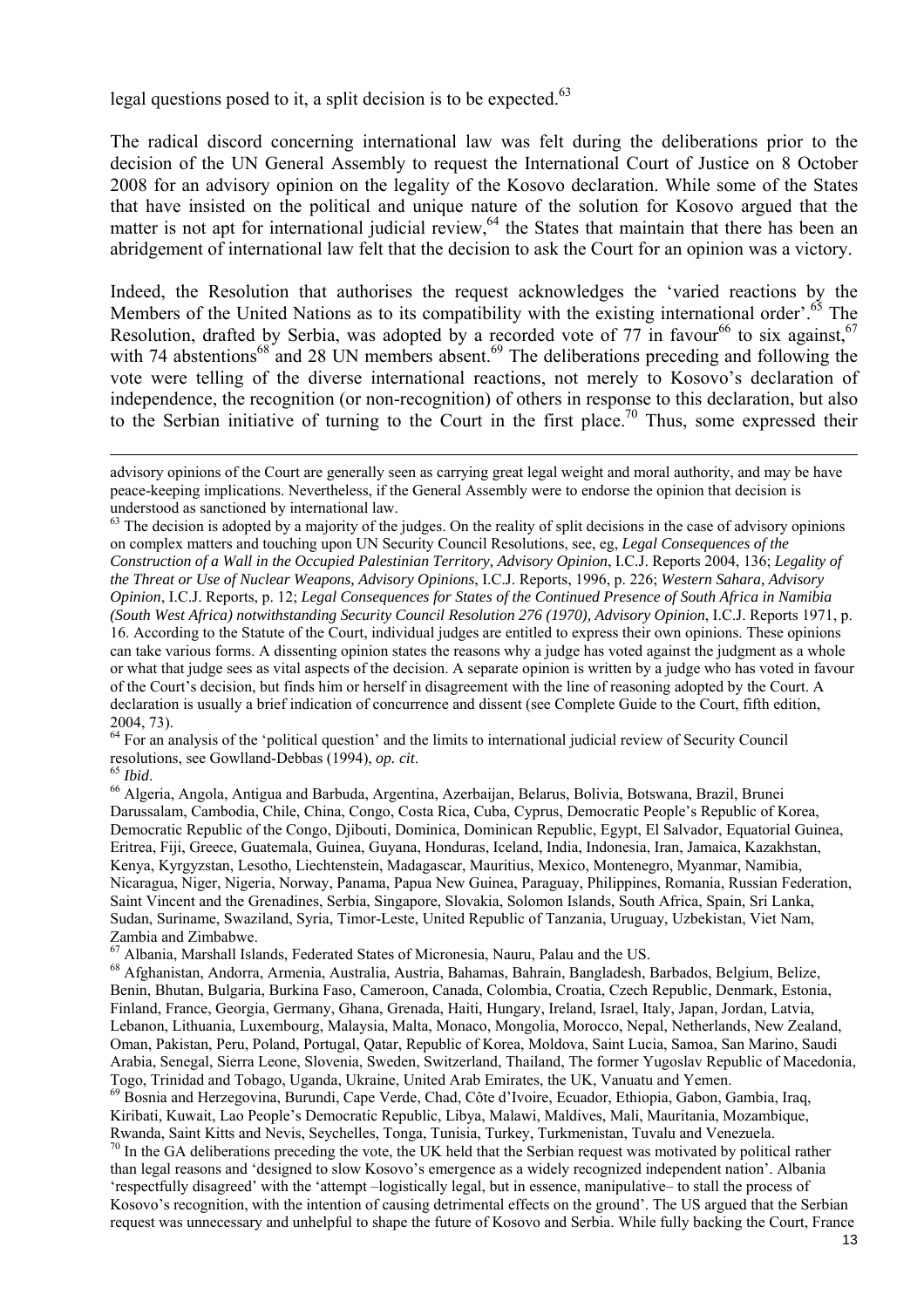concern about the fact that the request did not muster univocal support: more members had felt the need to abstain rather than vote in favour of the Resolution.<sup>71</sup> Others raised their worries about the way in which the request might endanger the Court as 'the case raises highly political matters for judicial review',<sup>72</sup> and prejudice the future political stability and economic progress of the region.<sup>73</sup> Others again expressed their wholehearted support for the outcome.<sup>74</sup> The Serbian Foreign Minister, Mr Jeremic, concluded the  $22<sup>nd</sup>$  session of the General Assembly by noting that 'it was a great day for the Assembly and international law…' and that he looked forward to working constructively on the process regarding the future status of 'their province'.

The Kosovo authorities, in contrast, expressed regret over the adoption of the Resolution, stressing that the independence of Kosovo is irreversible and that the review by the ICJ of the legality of its declaration would not prevent other countries from appreciating the constant progress in Kosovo or recognising it as an independent State.<sup>75</sup> While the matter is working its way through the Court machinery, the provisional authorities continue to take steps that could strengthen their claims to statehood. To this end, they have adopted a Constitution (that entered into force on 15 June 2008), established a Ministry of Foreign Affairs and announced the opening of diplomatic missions and the appointment of mission heads to 10 countries. It has also applied for membership in the IMF and the World Bank, as well as established a Ministry for Security Forces. Furthermore, the Kosovo Assembly continues to adopt legislation although now without any reference to the executive powers of the UN Special Representative under Security Council Resolution 1244.76 Its hope seems to be that by the time the ICJ has pronounced itself on the issue, statehood is a *fait accompli*, an irreversible fact that supersedes the quarrels about the legal basis for its unilateral decision.<sup>77</sup>

## **5. Challenges Ahead**

The question of the final status of Kosovo has immediate practical ramifications for the international community not merely as a result of the failing authority or significance of international law, but also for the prospects of peace and security and, above all, because of the continued international presence. In the meeting held by the Security Council on 18 February 2008, the UN Secretary General, who is responsible for the actual administration of the international presence, warned that, pending guidance from the Security Council, 'UNMIK will continue to consider Council Resolution 1244 as the legal framework for its mandate and will continue to implement its mandate in the light of evolving circumstances'. He furthermore stated that the overriding objective in Kosovo is to secure overall stability and the safety and security of its population.78 On 12 June 2008, the UN Secretary General asserted that the UN has a status-neutral approach towards assertions of independence and statehood.<sup>79</sup> At the same time, in his report to the Security Council, he acknowledged that the UNMIK has had to reconfigure in order to attempt to

did not consider the Serbian request useful for the recognition of Kosovo nor that it would contribute to appeasing tensions.

In the deliberations preceding the vote, Mexico upheld the Serbian request on the basis that the 'Court, as the principal judicial organ on the international scene, made an invaluable contribution to the rule of law through its opinions', as did Romania, Slovakia, Panama, Egypt, Greece, Cyprus, Indonesia, Cuba, Comoros, Costa Rica, Iran, Algeria. South Africa stated that 'though 48 countries had recognized Kosovo, it was also important that 144 countries had not'. Spain asserted that its decision to vote in favour was 'based on respect for international law, and the great importance Spain attached to the functioning of United Nations organs, including the General Assembly and the Court'.

 $71$  The UK.

<sup>&</sup>lt;sup>72</sup> Canada.<br><sup>73</sup> Finland, Germany, Canada, the UK, Australia and Switzerland.

 $^{74}$  Peru, Argentina, Norway, El Salvador, Singapore and Iceland.<br><sup>75</sup> Report of the Secretary General on the United Nations Interim Administration Mission in Kosovo (S/2008/692) 24 November 2008, para. 3.<br><sup>76</sup> Ibid. para. 4.

<sup>&</sup>lt;sup>77</sup> On the notion of *fait accompli*, see footnote 19.<br><sup>78</sup> See Records of the 5839<sup>th</sup> meeting of the UN Security Council on 18 February 2008 (S/PV.5839), p. 3.<br><sup>79</sup> S/2008/354.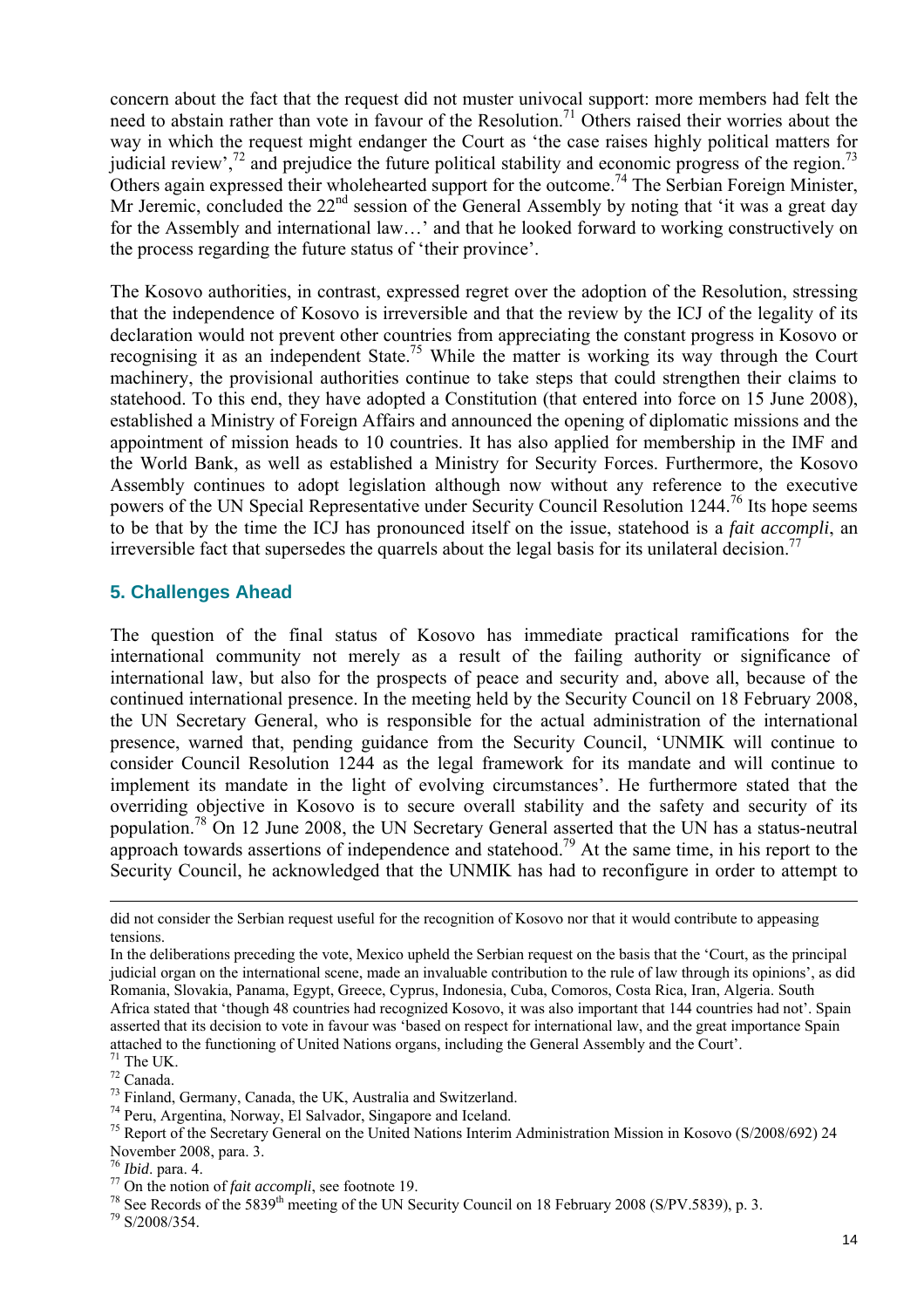adapt to the divergent paths taken by the Belgrade and Kosovo authorities since the day independence was declared. In his report to the Security Council, the Secretary General acknowledges that the space in which UNMIK can operate has changed, and that the UN Special Representative is facing increasing difficulties in exercising his mandate due to the conflict between Resolution 1244 and the Kosovo Constitution, which does not take the Resolution into account.<sup>80</sup> Of particular concern is that while the Secretary General's Special Representative is still formally vested with executive authority under Resolution 1244 he is unable to enforce his authority. In fact, such authority can be exercised only if and when it is accepted as the basis for decisions by the Special Representative. $81$  At the same time, the rule of law mission deployed by the Council of the EU is in the process of replacing the UNMIK.<sup>82</sup> It is expected to assume responsibilities in the areas of policing, justice and customs, under the overall authority of the UN, under a UN umbrella headed by the UN Special Representative, and in accordance with Resolution 1244<sup>83</sup> Serbia and the Kosovo Serbs have indicated that they would find an enhanced role for the EU in the area of the rule of law acceptable, provided that such activities are undertaken under the overall status-neutral authority of the UN.<sup>84</sup> Following discussions, the Secretary General understands that both Pristina and Belgrade recognise the need to devise a solution that allows for the continuation of the international civil presence in Kosovo.<sup>85</sup>

Regardless of who is right, in the end, about the correct or least problematic standpoint in the dispute about the final status of Kosovo, and who is to decide on that question, a continued international presence is forced to adjust to changing realities on the ground. To what extent and for how long this can be done in an *ad hoc* fashion without any clear mandate on what the ultimate objective of that presence is, remains unclear. At the same time, it seems clear that it will be difficult for that international presence to avoid taking sides in the dispute and to be neutral, not least in the event of violence erupting again. Even so, the prospects for a new decision by the Security Council are limited. The statements presented in the meeting of the Security Council on 18 February 2009 are evidence of how difficult it is to agree on a new Resolution. Indeed, all further attempts to progress on this matter by the Council members since that day have been in vain. While the Council President recently presented a statement accepting the arrival of the EU Rule of Law mission to Kosovo in order to share the burdens of the continued international presence, no further decisions have been made or are foreseen. In practical terms, this means that Resolution 1244, adopted within the framework of Chapter VII of the UN Charter, remains in force, despite the fact that it does not foresee responding to changing realities on the ground.

Nevertheless, as already noted, it is likely that the advisory opinion of the International Court of Justice will not succeed in establishing a way forward, at least not in an authoritative manner (obliging the parties), but neither in a persuasive way. In the worst case scenario it will reproduce instead of overcome the disagreement it was meant to settle and furnish sophisticated arguments and lines of reasoning in favour of both sides. In the best of possible worlds its judges will be able to muster common positions on some of the most critical points of international law while not

<sup>&</sup>lt;sup>80</sup> Report of the Secretary General (S/2008/692), para. 21, and Report of Secretary General (S/2008/354), paras 7 and 9. The reaction of Kosovo could also be seen as the result of the fact that UNMIK failed to develop mechanisms of accountability. See 'I Kosovo star FN over lagen', *Dagens Nyheter*, 14/VI/2007, *http://www.dn.se/DNet/jsp/polopoly.jsp?d=1058&a=660904*.<br><sup>81</sup>*Ibid.* para. 21.

<sup>&</sup>lt;sup>82</sup> The Council of EU adopted a decision on 4 February 2008, 13 days before the declaration of independence, to deploy a rule of law mission to Kosovo, and to appoint an EU Special Representative for Kosovo who will, among other functions, coordinate the work of the EU in Kosovo. It is the largest civilian mission ever launched under the ESDP. See Council Joint Action (2008/124/CFSP) of 4 February 2008 on the European Union Rule of Law Mission in Kosovo (EULEX KOSOVO). For further information about the EU rule of law mission to Kosovo see: *http://www.eulexkosovo.eu/* (last accessed 31/I/2009).<br><sup>83</sup> *Ibid.* para. 23. <sup>84</sup> S/2008/354), para. 12.

<sup>85</sup> S/2008/354, para. 12.